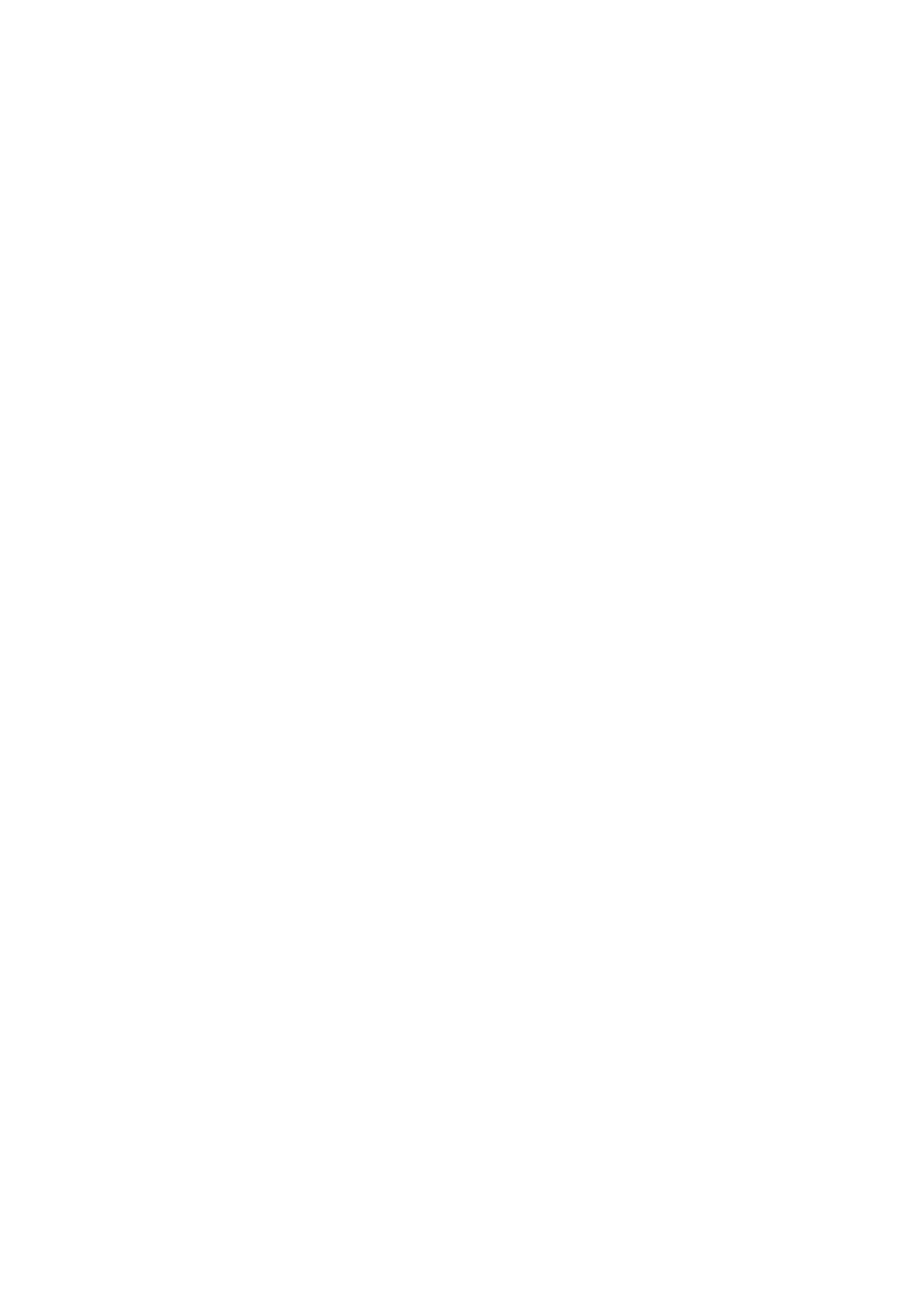# **Evaluation of selected aspects of the environmental assessment report for the Langer Heinrich Uranium Mining Project in Namibia**

#### **Authors:**

- Ing. (grad.) Gerhard Schmidt, Öko-Institut
- Dipl.-Ing. Peter Diehl, Dresden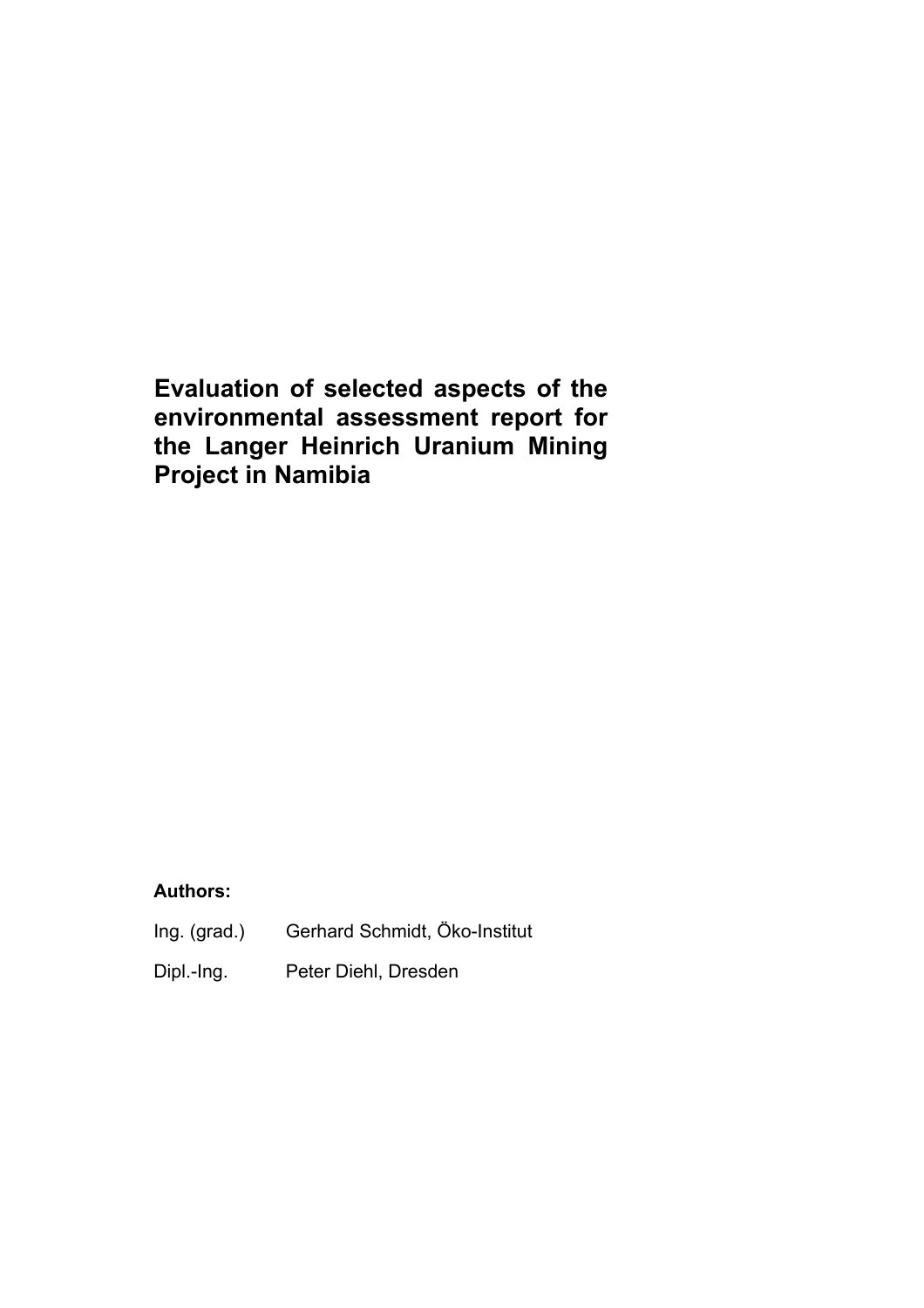## **Content**

| $\mathbf 1$             |  |  |
|-------------------------|--|--|
| 2 <sup>1</sup>          |  |  |
| $\mathbf{3}$            |  |  |
| $\overline{\mathbf{4}}$ |  |  |
| 5                       |  |  |
| 6                       |  |  |
| 7                       |  |  |
|                         |  |  |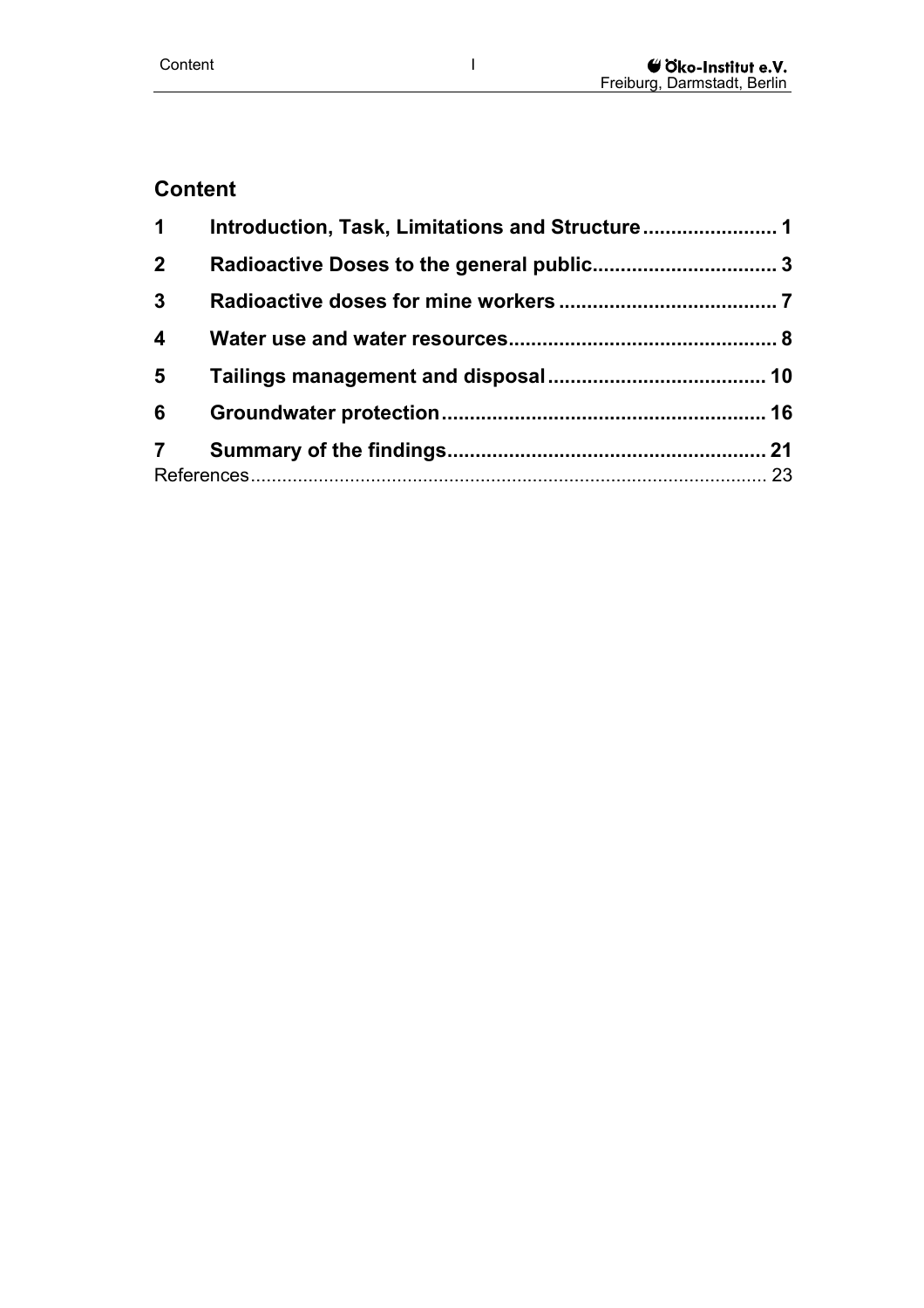## <span id="page-4-0"></span>**1 Introduction, Task, Limitations and Structure**

The company Langer Heinrich Uranium (Pty) Ltd. has, in 2004, proposed to establish and operate a uranium mine in the Namib desert, about 80 km East of the City of Swakopmund in Namibia and within the Namib-Naukluft National Park. Uranium mining and milling as well as the associated wastes from these processes cause several environmental impacts. As part of the permitting process, Langer Heinrich Uranium (Pty) Ltd. has commissioned the company Softchem of South Africa to prepare an environmental assessment report for the planned project. The draft report was issued, written comments were received and the public participation meetings were held in October 2004. The final environmental assessment report was then issued in April 2005 [Softchem 2005]. According to the owner company Paladin Resources Ltd.<sup>[1](#page-4-1)</sup>, in July 2005 the mining license for the Langer Heinrich Uranium Mine was granted by the Ministry of Mines and Energy (http://www.mme.gov.na).

In June 2005, Öko-Institut was asked by Earthlife Africa, Namibia Branch, to provide assistance by screening and evaluating the environmental assessment report. Financial support for this work was contributed by Bündnis'90/Die Grünen in Germany, and the following aspects of the environmental assessment report were selected for screening and evaluation:

- radiological consequences of the project for the general public,
- radiological consequences for employees,

 $\overline{a}$ 

- water resources use and water use by the mining and milling facilities,
- consequences of uranium mining and milling and of the disposal of associated wastes for the groundwater,
- management and disposal of waste from the leaching of ores and their long-term enclosure.

Due to the limited resources available, other than the listed environmental aspects in the report were not screened and evaluated. Especially the environmental consequences of the mining and milling operations for the natural vegetation and plant life as well as for animal life at the site was not included here.

Within the permitting process for facilities, the responsible Ministry usually evaluates the environmental consequences and, within the permit for such a project, issues additional conditions to limit these consequences, where appropriate and necessary. When evaluating environmental impacts, such additional conditions in the permit can be of a significant importance. We have tried to get a copy of the permit to include this in our evaluation, but neither the websites of the Ministry of Mines and Energy and of Paladin Resources Ltd. gives such information nor was Earthlife

<span id="page-4-1"></span><sup>1</sup> See the company's letter to the Australian Stock Exchange Ltd. as available at its website http://www.paladinresources.com.au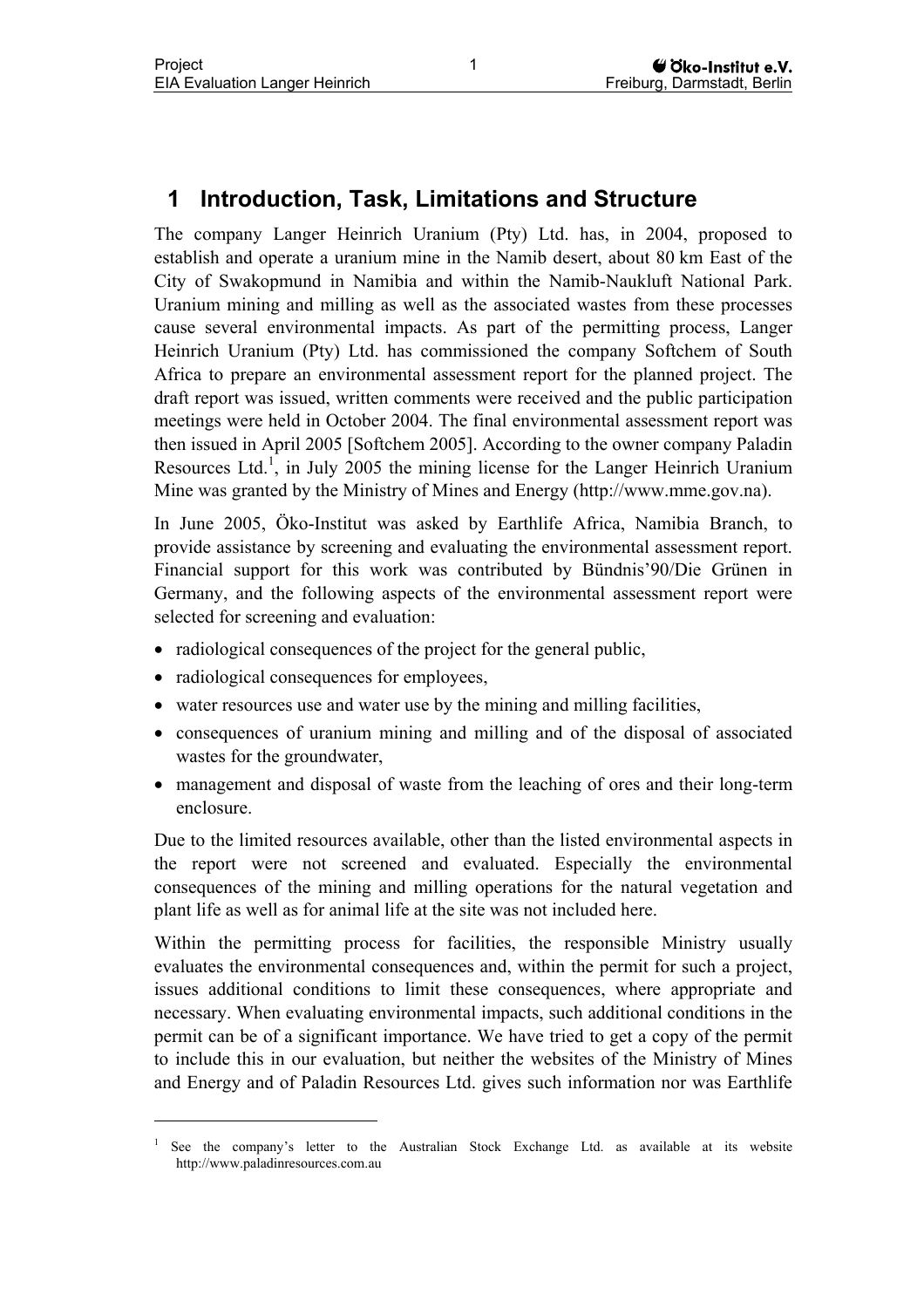Africa handed out a copy of the permit. We therefore can only evaluate the content of the final environmental assessment report, dated April 2005.

Our report predominantly lists shortcomings of the environmental assessment report. In order to give the reader a chance to better understand the environmental consequences of those shortcomings, we add additional hints on these consequences on the basis, that the facilities are build and operated as described in the report.

As readers of this paper, we had in mind persons who are aware of the basic principles of the project and have already read resp. have access to the environmental assessment report. We therefore only reproduce the report's content, as long it is necessary to understand our critical point. We also do not in detail explain the basic technical and scientific background. We therefore do think that this text is not recommendable for a wider distribution, but for members of Earthlife Africa that are well familiar with the Langer Heinrich Uranium project. Readers without this background are recommended to refer to the original report at Paladin Resource's website<sup>2</sup>.

The structure of this report is as follows:

- Chapter 2 discusses the aspects of the report that deal with environmental consequences for the general public from radioactive doses.
- The radiological consequences for employees and the respective chapters of the report are discussed in chapter 3.
- Chapter 4 discusses water resources use and water use aspects.
- The consequences of the poor water management and disposal concept for the groundwater are discussed in chapter 5.
- The management and disposal of wastes from the leaching process and their longterm enclosure is focus in chapter 6.

The main findings, with some recommendations, are listet in short form in the summary chapter.

 $\overline{a}$ 

<span id="page-5-0"></span> $2^2$  See http://www.paladinresources.com.au/public\_panel/documents.php?id=36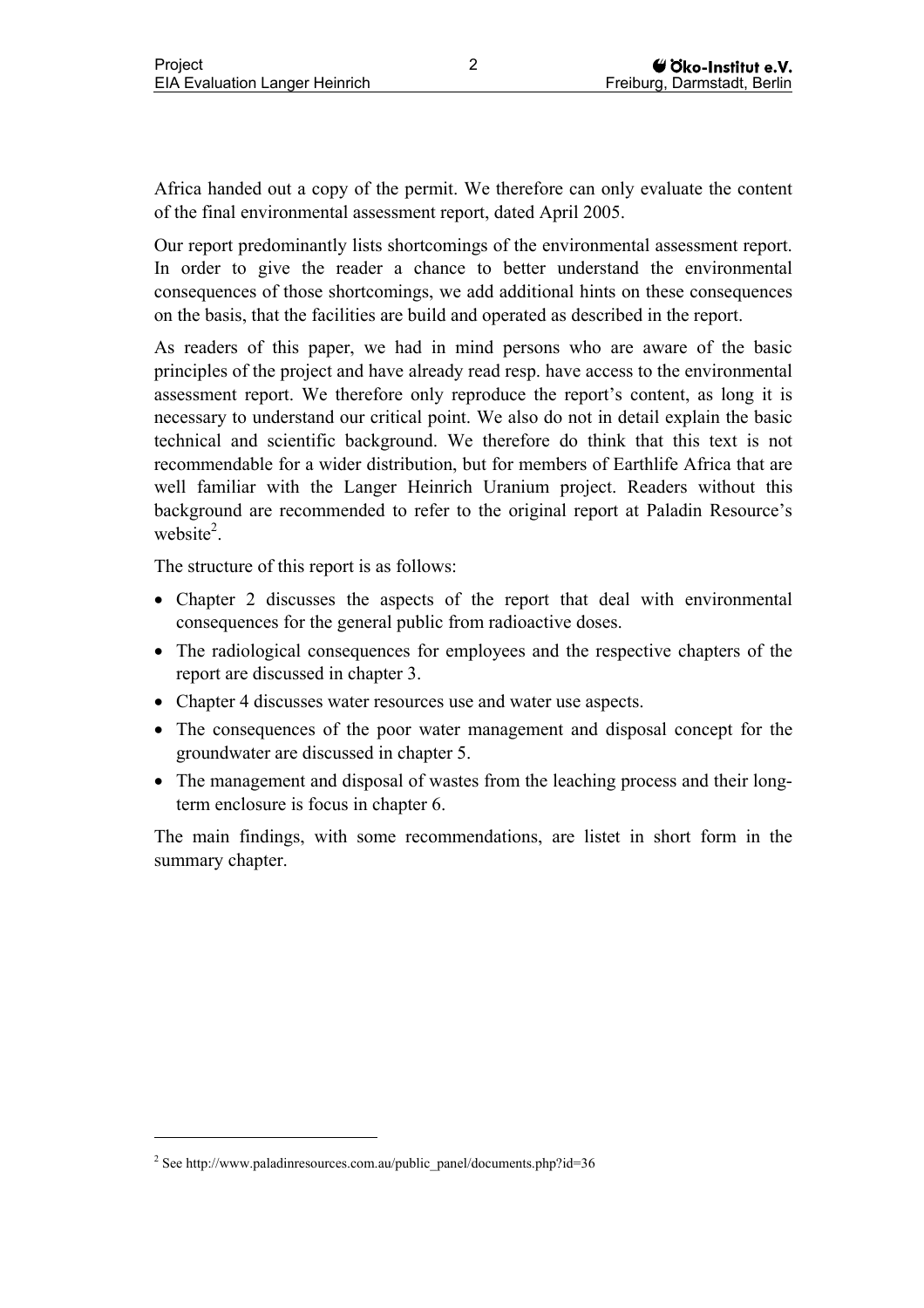$\overline{a}$ 

## <span id="page-6-0"></span>**2 Radioactive Doses to the general public**

To determine the risk for the public and for workers resulting from their exposure to radioactive pollutants, doses to the public and to workers have to be calculated. These calculations have to be based on specific parameters, for which some evidence must be given, and on computer model software, that has to be quality proofed. We looked at those two inputs, the following remarks have to be made.

### **Input data: Wrong Radium content of the ore and of the tailings**

The most relevant input data, when calculating doses for the public and for workers, is the Radium content in the handled material. The Radium content is a central input for doses resulting from the inhalation of Radon, a radioactive daughter product of Radium. And it also determines doses from the inhalation of dust.

The EA assumes a specific activity of radium-226 in the tailings as  $5 \text{ Bq/g}$  (p.9-8) and states that this is a conservative value. This value is chosen as a "typical" value for mill tailings. However, the Ra-226 concentration in the tailings actually must be expected to be  $21.5$  Bq/g, given the uranium concentration in the ore used for leaching of 0.173%  $U^3$ . This is by a factor of more than four higher than the value used for the calculation. No reason is given in the EA, why this selection was made instead using well-known site-specific data as input. Due to this selection of a generic value instead of site-specific values for Langer Heinrich Uranium Mine, all following dose calculations underestimate the doses by at least a factor of four. Consequences are discussed below.

#### **Radiological assumptions: Low breathing rate assumed**

In the dose calculations, a breathing rate of  $0.4$  m<sup>3</sup>/h resp. 3,504 m<sup>3</sup>/a was assumed (p.9-15, table 9.3). No reference is given for that chosen value. The assumed breathing rate has a linear effect on the dose: the higher the breathing rate, the higher the dose. This is true for Radon inhalation as well as for dust inhalation.

The assumed breathing rate is by a factor of more than two below internationally accepted rates. The US-NRC uses  $0.91 \text{ m}^3/\text{h}$  resp.  $8,000 \text{ m}^3/\text{a}$ . The German radiation protection ordinance uses a rate of  $0.92 \text{ m}^3/\text{h}$  resp.  $8,100 \text{ m}^3/\text{a}$  for persons over 17 years old. This is by a factor of 2.3 higher than the rate used in the anvironmental assessment.

<span id="page-6-1"></span><sup>3</sup> With the following additional assumptions: a) All Radium content in the ore goes to the tailings, none to the product (which is realistic), b) Radium is in secular equilibrium with Uranium-238 (which is also realistic), and c) Uranium-238 has a specific activity of 12.4 kBq/g (resulting from its half-life time of 4.468 billion years).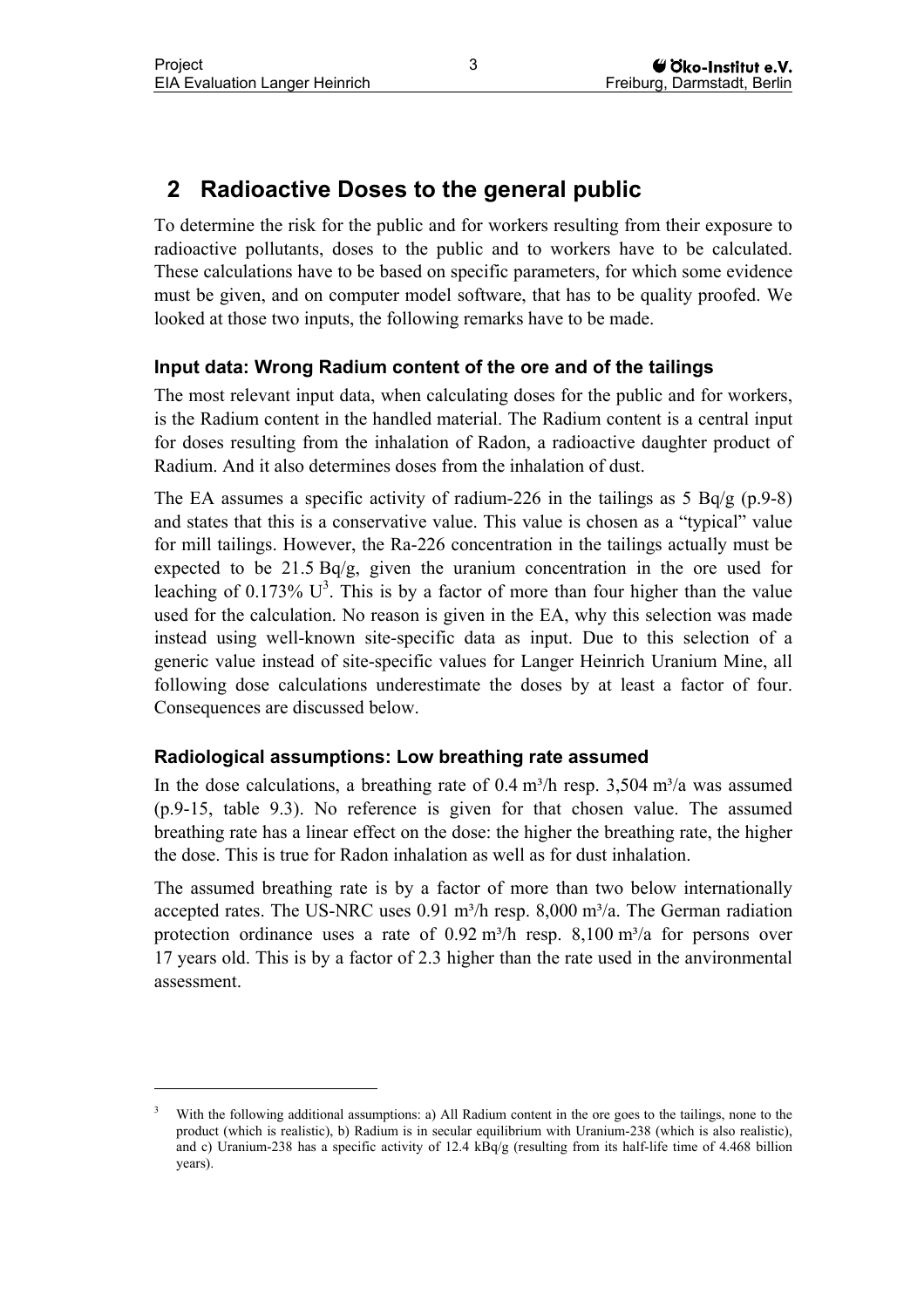### **Dose calculation: Incomplete nuclide spectrum**

In the dose calculation for dust, only Radium-226 and Thorium-230 has been calculated. Calculations of that type have to include the whole Uranium decay series in equilibrium. If the source of the dust are the tailings only the Uranium activity in the decay chain might be reduced. The calculated dose must then sum up all doses from all radio-nuclides of the decay chain. The difference between selecting only Ra-226 and Th-230 and by calculating the whole decay chain are slighly higher dose values.

#### **Consequences of the two unappropriate values chosen**

The two values chosen (specific Radium activity, breathing rate) lead to an underestimation of doses by a factor of approximately 10. Assumed that the other assumptions and the calculations would be correct, all concentrations for Radium and Radon are by a factor of four higher and doses to be expected can be up to a factor of ten higher.

The calculated dose from inhalation of dust at Bloedkoppie, approximately 1.5 to 2.5 km away from the mine, has to be corrected in the above named way.

On the location at Bloedkoppie, chosen in the EA as the relevant location for dose modelling, Radon from tailings exhalation was modelled to be between 1 and 6 Bq/m<sup>3</sup>. Multiplication by four and unlimited (8760 h/a) stay at this location has a dose consequence of roughly an additional 1 mSv/a, adding to a similar dose from dust inhalation at that location.

It should be noted that Bloedkoppie is an area with public access and a site with some touristic attraction within the National Naukluft Park (camp site, etc.).

#### **Missing: A clear concept for dose limitation**

Radon gas and radioactive dust present the major hazards from uranium mill tailings via the aerial pathway. While the dust has a more local impact, radon is unique in that it can be carried over large distances. It was mainly the hazard from radon release that led U.S. Congress to adopt the Uranium Mill Tailings Radiation Control Act in 1978, setting for the first time standards for the management of uranium mill tailings. Interestingly, the ore grades of the uranium ores processed in the U.S. at that time (0.1 - 0.2% U) were comparable to those of the ore fraction to be used for leaching at the Langer Heinrich mill (0.173% U), the nature of the hazard therefore being similar.

Other than for some of the U.S. uranium mills, there are currently no permanent residents living near the proposed Langer Heinrich mill – but, land use in the surrounding area may be subject to change, while the hazards persist for millenia. The hazard from radon and dust emission should therefore be carefully assessed, anyway. In the U.S., the same standards for tailings management have been applied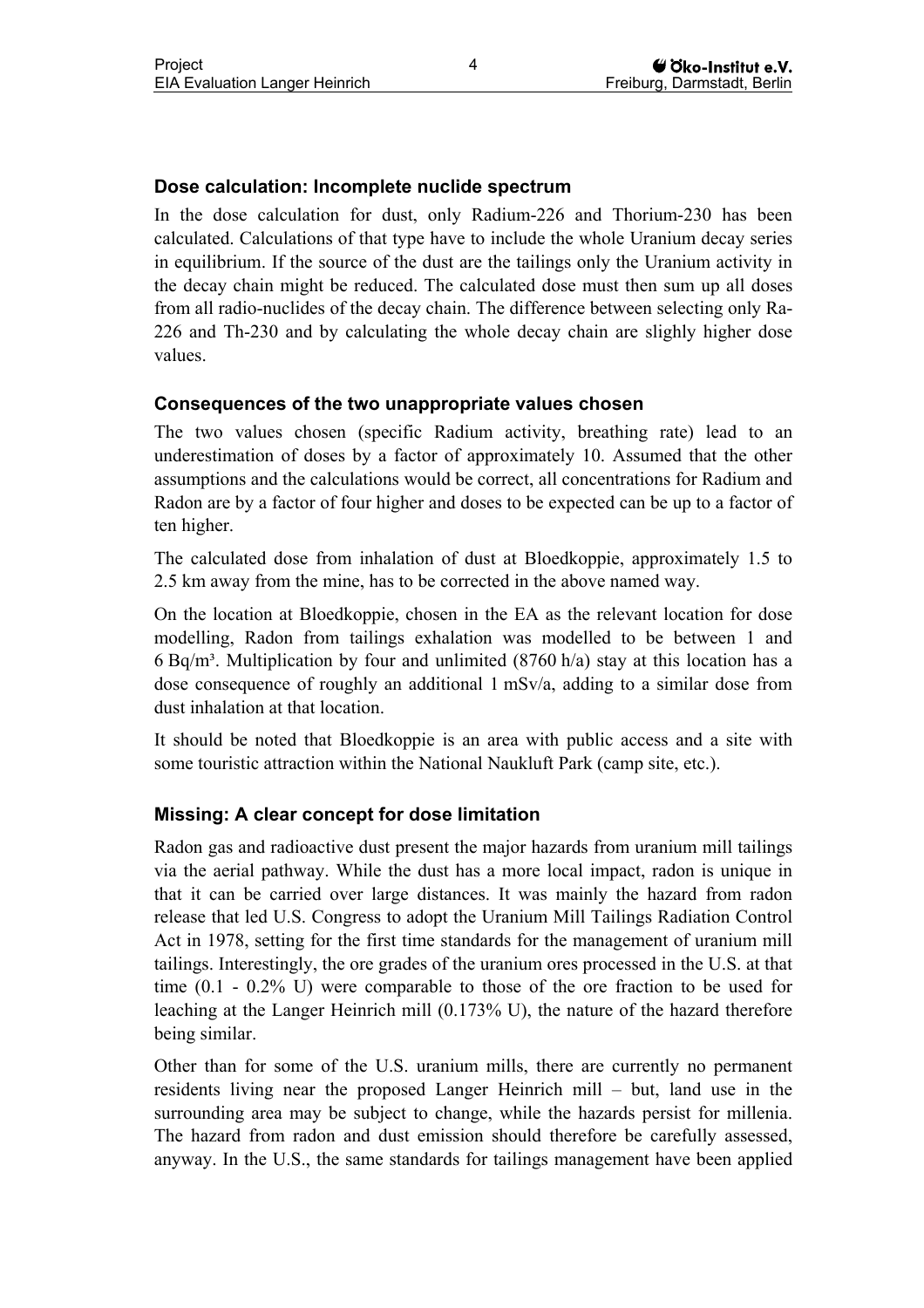for tailings located in remote areas as for those located in densely populated areas, therefore.

Defining and assessing dose limits for the public makes sense, if it is clear, where those limits have to be applied. Usually, and the USA or Germany are examples for that, this is the, usually fenced, areal around a nuclear facility. Inside the fence, the operator has the duty to control doses, and he also has the power to control this. So inside the facility's enclosure usually an exposure time over 2,000 h/a has to be assumed, which is a reasonable assumption for workers at the facility. Outside the fence, the operator has no administrational power to control or limit exposure times and no control over habits, neither actually nor in the future. In this area an exposure time over 8760 h/a has to be assumed, and a standardised set of usual habits, landand water-use, foot growing, etc., is defined, that can lead to exposures on the different pathways. The applicant for a permit has to show that under all these circumstances, be they actually real or not, that the sum of the doses over all pathways remains below the dose limit.

The EA neither clearly defines in which places or over which areal the dose limits for the public are applicable nor is the dose as sum over all different pathways calculated. It is clear from the values provided in the EA, that the dose limit is clearly exceeded outside of Langer Heinrich Uranium Mine's facility areal. But it remains unclear, how far reaching this is the case. As has been shown above, the area of Bloedkoppie is surely included. This uncertainty over the areal extend, where the dose limits are exceeded, is unacceptable. It is not state-of-the-art and not in line with commonly accepted radiation protection principles and standards to leave this extend unclear.

On this basis of an unclear areal extend of emission spreading and of exceeding radiation protection limits for the public in places where unlimited access is possible, a permit cannot be issued.

### **Additional aspects in the dose calculations for the public**

#### **Not conservative: Using Radon average concentrations**

The Radon dispersion model calculates average Radon concentrations, averaged over the whole year. It is well known that this can cause large error margins for the resulting doses:

• Radon exhalation rates from the mine and from tailings are to a large extend depending on a number of additional conditions. They fluctuate over the year in a very wide range. Times with high peak concentrations of Radon contribute much more to the total integrated dose than average or below-average doses. Using average values does cut those peak concentrations, underestimating the resulting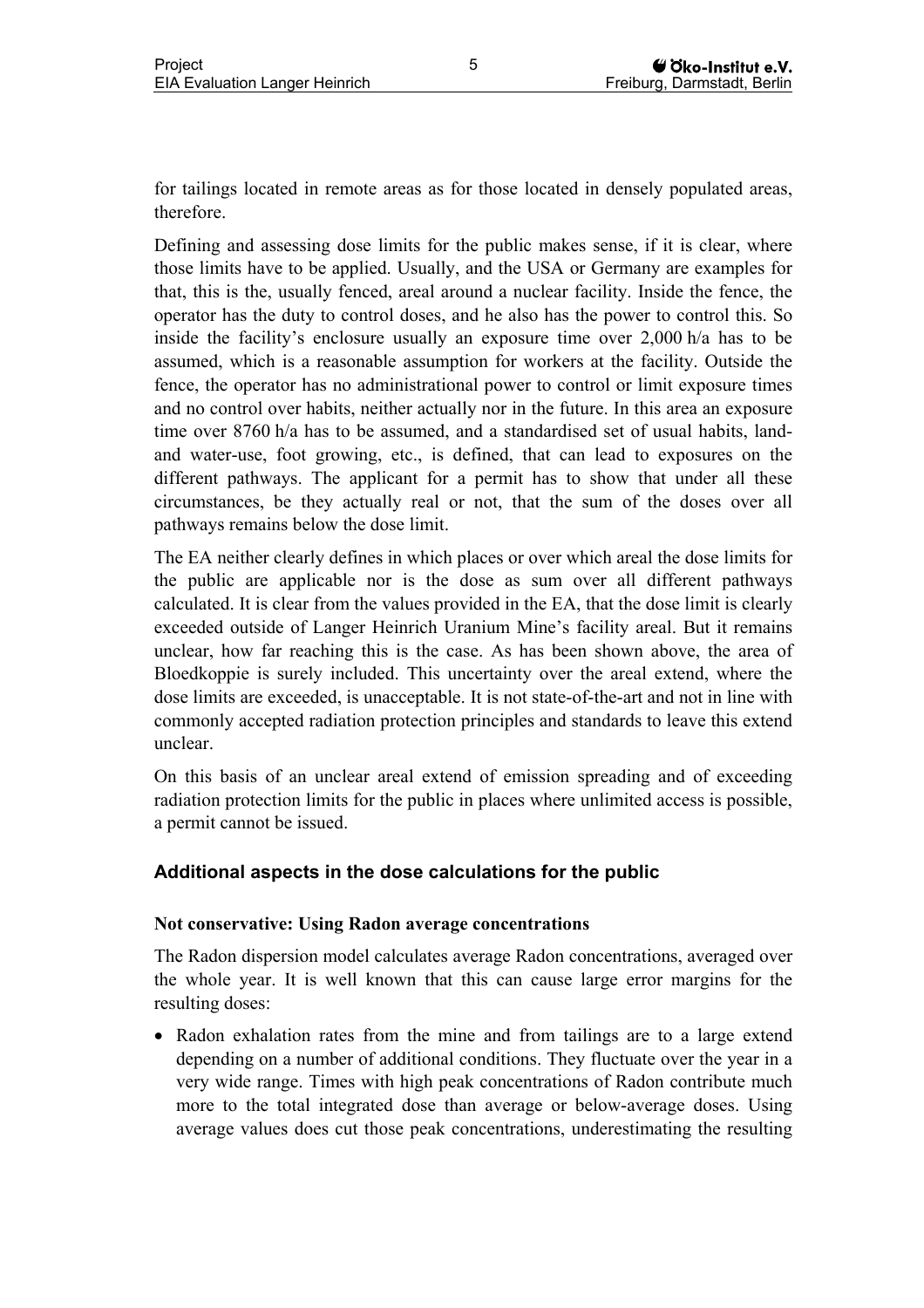doses. This effect has to be carefully assessed when exposures over shorter times than a year are estimated.

- Extreme peak concentrations of Radon are reached in times of the year, where the wind speed is low or totally calm. This is especially relevant for areas in valleys, surrounded by mountains or rises in one or more directions. The times, where the wind is calm, are short, but they contribute much more than the average to the total dose. Wind measurements for Radon modelling therefore have to carefully register days with very small or no wind at all. The data base, as described in the EA (p.6-8), does neither register smaller wind speeds nor does it register the time over which the wind speed is too low to measure. Radon concentration modelling and dose calculations, that do not take this effect into account are therefore systematically underestimating doses.
- The Gauss plume model, that was used in the EA to model Radon and calculate its concentration, is systematically not able to model low wind speeds. So the effect of these times over the year is simply not included in the dose calculation. The dose calculation is not conservative, average Radon concentrations could be higher than those in the EA.

The extend of these effects cannot be estimated due to site-specific data. It could well reach another factor of ten, if certain conditions are given. The monitoring of the facility should be designed to later evaluate the models used for prediction. The monitoring is subject to a respective plan, to be enacted later on.

#### **Unclear basis of model calculations**

The calculation of Radon spreading and the calculation for dust dispersal use similar models and, presumably, use the same site-specific wind data as input. When comparing the output for Radon concentrations (p.9-11, figure 9.2) and for dust dispersion (p.9-13, figure 9.3), the result is very different. The directions, where the pollutants are spreading, are different and the concentration profiles on the main plume directions.

This difference is not plausible. No mention is given in the report, where this difference stems from. The description of the two models is not detailed enough to be able to identify these reasons.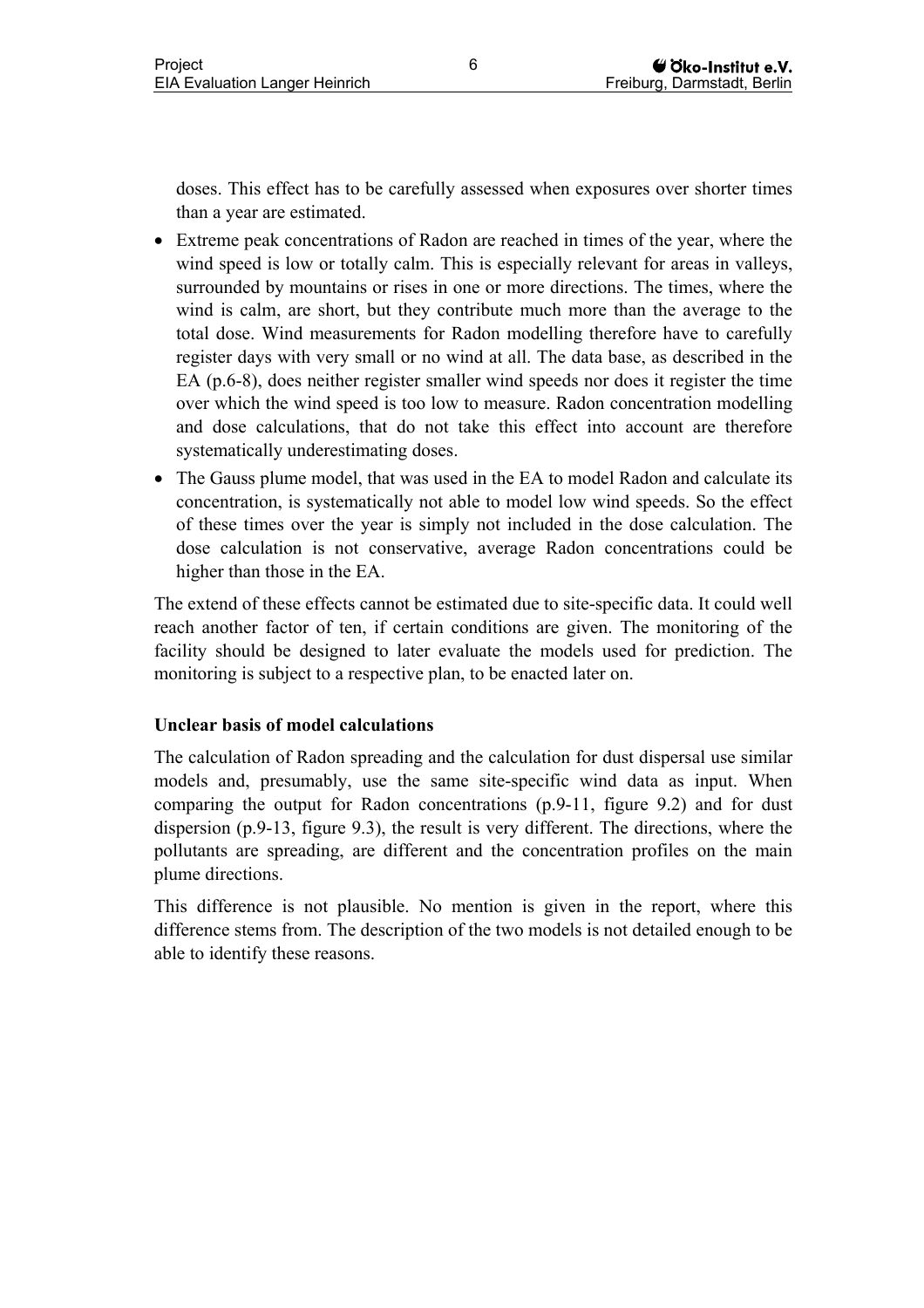## <span id="page-10-0"></span>**3 Radioactive doses for mine workers**

The worker's doses are not really assessed in the EA. The EA only refers to the appropriate rules, that will be applied, and points to the radiation protection management plan (RMP) and the respective monitoring programme RPMP, to be designed and enacted later on.

The EA cites measured and reported doses from Olympic Dam Mine, but does not undertake to compare the operations there with the ones planned at Langer Heinrich Uranium Mine. Mean individual doses for plant and oxide operators are cited. Mean individual doses are a less meaningful number in that case, the expected collective dose for the operations would be much more meaningful. Usually, the estimate on the expected collective dose is the basis for the permitting process and for the planning of the operations, because these figures allow a much more effective radiation management (ALARA, optimisation, etc.).

In an environmental assessment, the collective dose also is much more meaningful, because it allows to evaluate the total effects for the workforce, expected to be caused by the operation of the plant. No estimates are given on the collective dose for workers.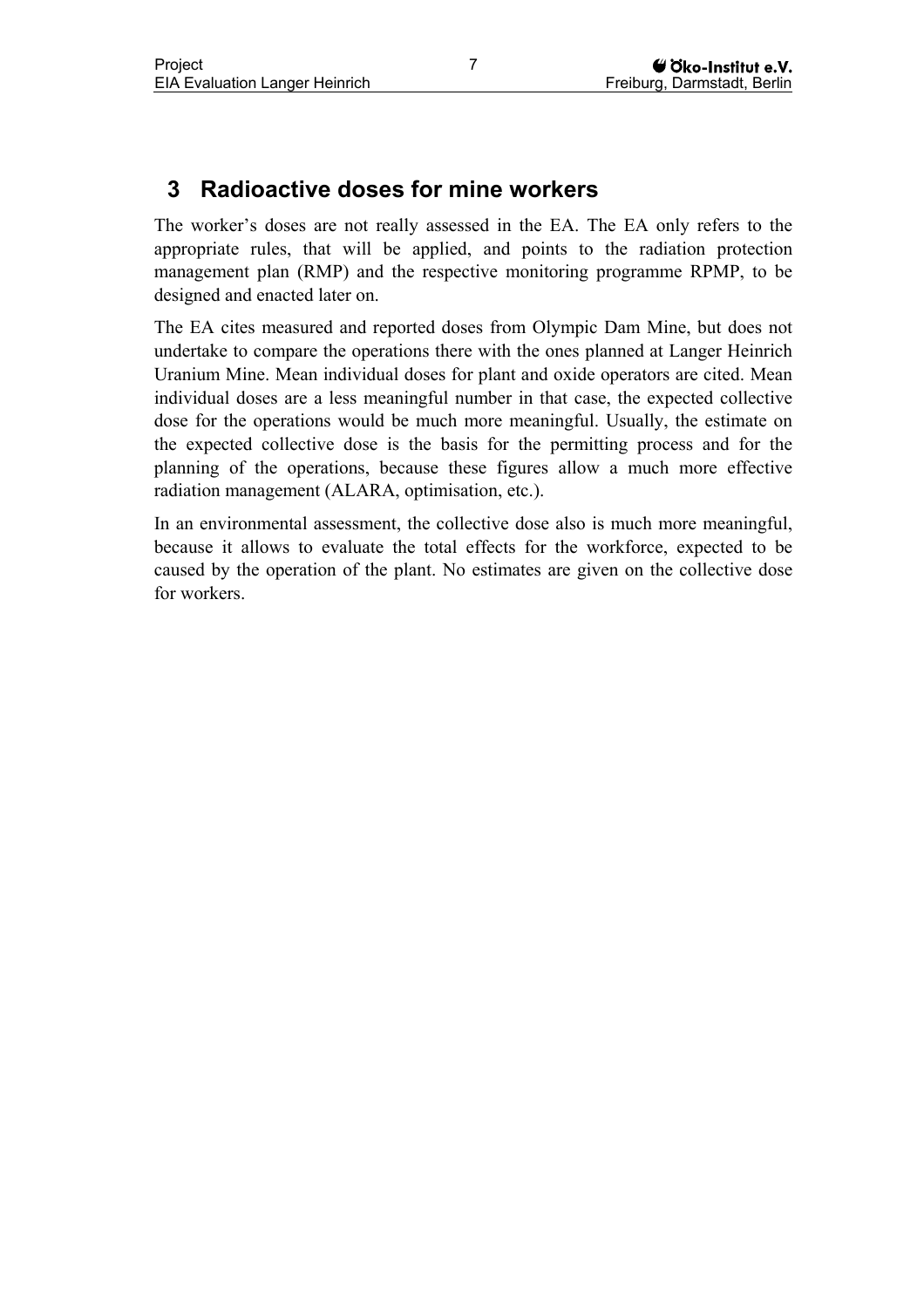## <span id="page-11-0"></span>**4 Water use and water resources**

According to its water balance (p.4-23), Langer Heinrich Uranium Mine will use 1,306,024 tons of water per year. Considering that

- these amounts of water are not available at the site and cannot be produced in a sustainable way,
- the water has to be transported from Swakopmund to the site via pipeline,
- the water has to be produced at Swakopmund, by requiring additional 1.3 Mio.  $m<sup>3</sup>$ to the presently used 10.4 Mio.  $m<sup>3</sup>$  in the region, where 12.6 Mio.  $m<sup>3</sup>$  are sustainably available,
- water is generally a valuable natural resource in Namibia, and
- reductions of water use and water conservation measures are a serious issue in many branches in Namibia,

the water requirements of the proposed facility are a significant factor for its environmental impact. It must be further added, that this water use will last for a very long time.

Of the above amount, the main portion of roughly two thirds are used in the counter current decanter (CCD), another one quarter is used for dust suppression. Other purposes contribute minor parts.

### **Water use for the CCD circuit**

The EA states that it was hoped that the annual consumption of water might drop significantly by recovering water from tailings disposal. It was found that "elevated viscosities make this highly unlikely".

The EA does neither give more details on the reasons for elevated viscosities nor does it debate the technical alternatives that were tested to recover water from the tailings. The descriptions do not allow an evaluation of the optimization of the production process towards a more effective water use.

### **Water use for dust suppression**

The EA states that dust suppression water is required on the dirt roads in and around the Langer Heinrich process and mining area. No mention is made, if this includes any methods to optimize dust control or if these were checked for their applicability.

The simple use of water for dust suppression in the case of a climate, where evaporation is high and the effect of dust suppression so does not last very long, is not favorable. Alternatives that are better suited to these conditions have to be evaluated.

Modern methods of dust control include the use of different agents that coagulate grains of smaller size and so reduce airborne dust particles. A large variety of agents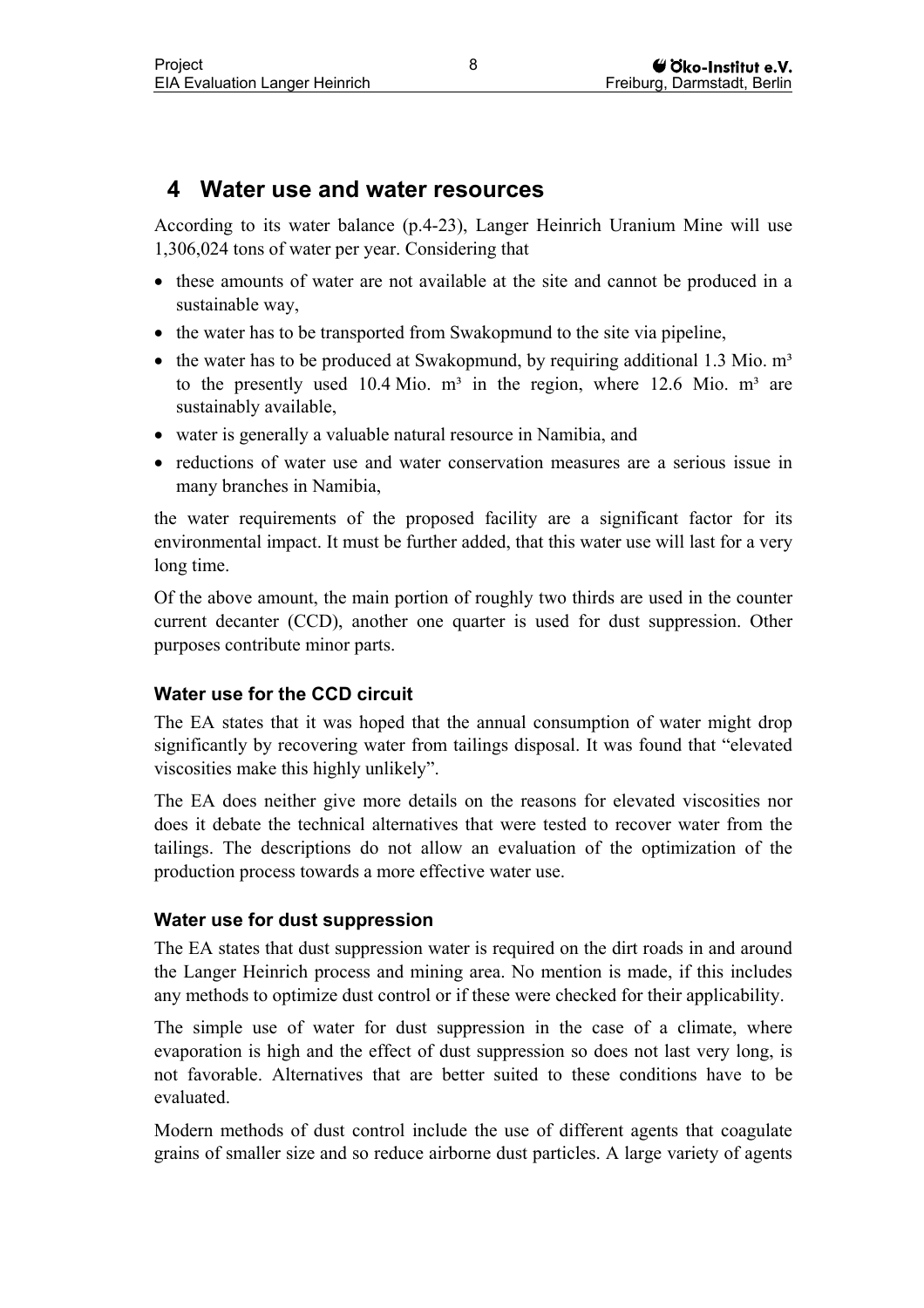is available, each with preferred application characteristics. The agents usually are largely diluted, mixed or emulgated with water and applied with a usual or specially constructed spray system. The water evaporates, but the dust suppression effect lasts very much longer. A thorough evaluation of the applicability of such methods at the Langer Heinrich Uranium Mine would be recommendable, also the environmental assessment should include any detrimental effects by the use of such agents, and a careful selection should be made.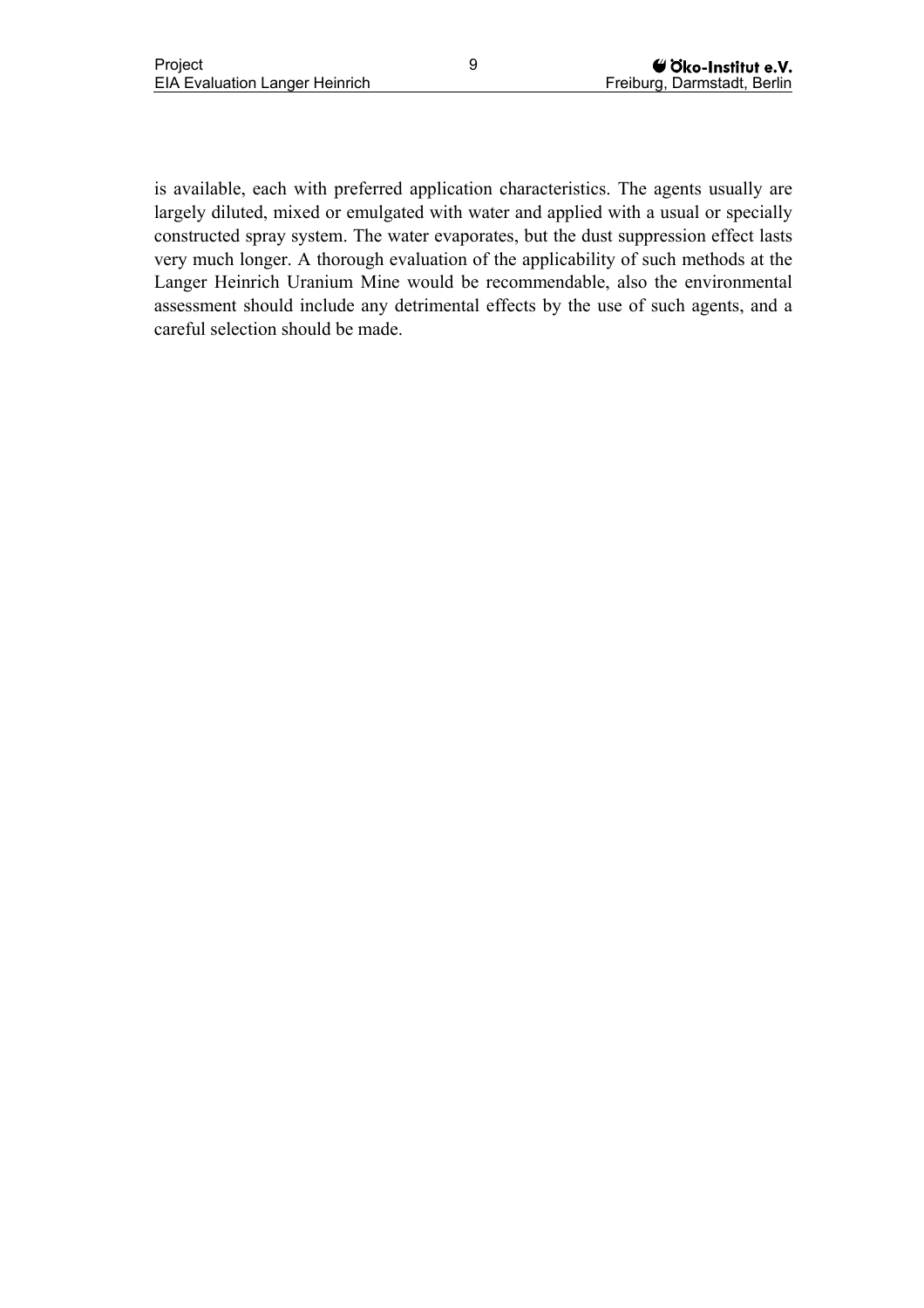## <span id="page-13-0"></span>**5 Tailings management and disposal**

### **General poor quality of the description of the plan for tailings disposal**

The draft Environmental Assessment (EA) of October 2004 covered a dry tailings disposal scheme. The tailings should have been filtered and the filter cake arising from the first years of operation should have been disposed of in a purpose-built dam in a side valley, and, once sufficient open pit space would have been available, further filter cake would have been disposed of in mined-out open pits. The tailings dam in the side valley would have been a permanent structure, not to be removed after the end of the mine life.

The final EA of April 2005 introduced two major changes compared to the draft EA: the tailings will now be disposed of as a slurry, rather than as a filter cake, and there will be no tailings dam in the side valley.

Regarding any further detail of the proposed tailings management scheme, the final EA is highly inconsistent, full of omissions and self-contradictions, and it is hardly possible to find out what the proposal actually is, not to speak about its environmental impacts.

While the change of the tailings management scheme alone already would have warranted a reopening of the public participation process, the inconsistencies, omissions, and errors in the final EA actually make this inevitable.

#### **General environmental impacts of the disposal of mill tailings**

Uranium mill tailings contain a variety of contaminants that have to be safely contained, to avoid environmental hazards. Since the milling process only extracts the uranium from the ore, all radioactive decay products that were associated with the uranium remain in the tailings. Among these are long-lived radionuclides such as thorium-230 (80,000 year half life) and radium-226 (1600 year half life). The latter is of specific concern, since it continuously decays to radon-222, which has a quite short half life of 3.8 days, but, as a gas, can easily escape from the tailings deposit. In the surroundings, radon presents a lung-cancer hazard when inhaled.

Moreover, the extraction process cannot remove all of the uranium, so some residual uranium remains in the tailings, too. Other non-radioactive - but nevertheless hazardous - ore constituents, such as heavy metals and arsenic also remain in the tailings.

In addition, reagents added during the milling process also end up in the tailings.

Due to the mechanical and chemical treatment in the milling process, the conditions for a mobilization of the contaminants contained – and thus for environmental hazards – are different for tailings compared to the ore. Due to the mechanical milling, the material is no longer rock-like, but sand-like, thus loosing its mechanical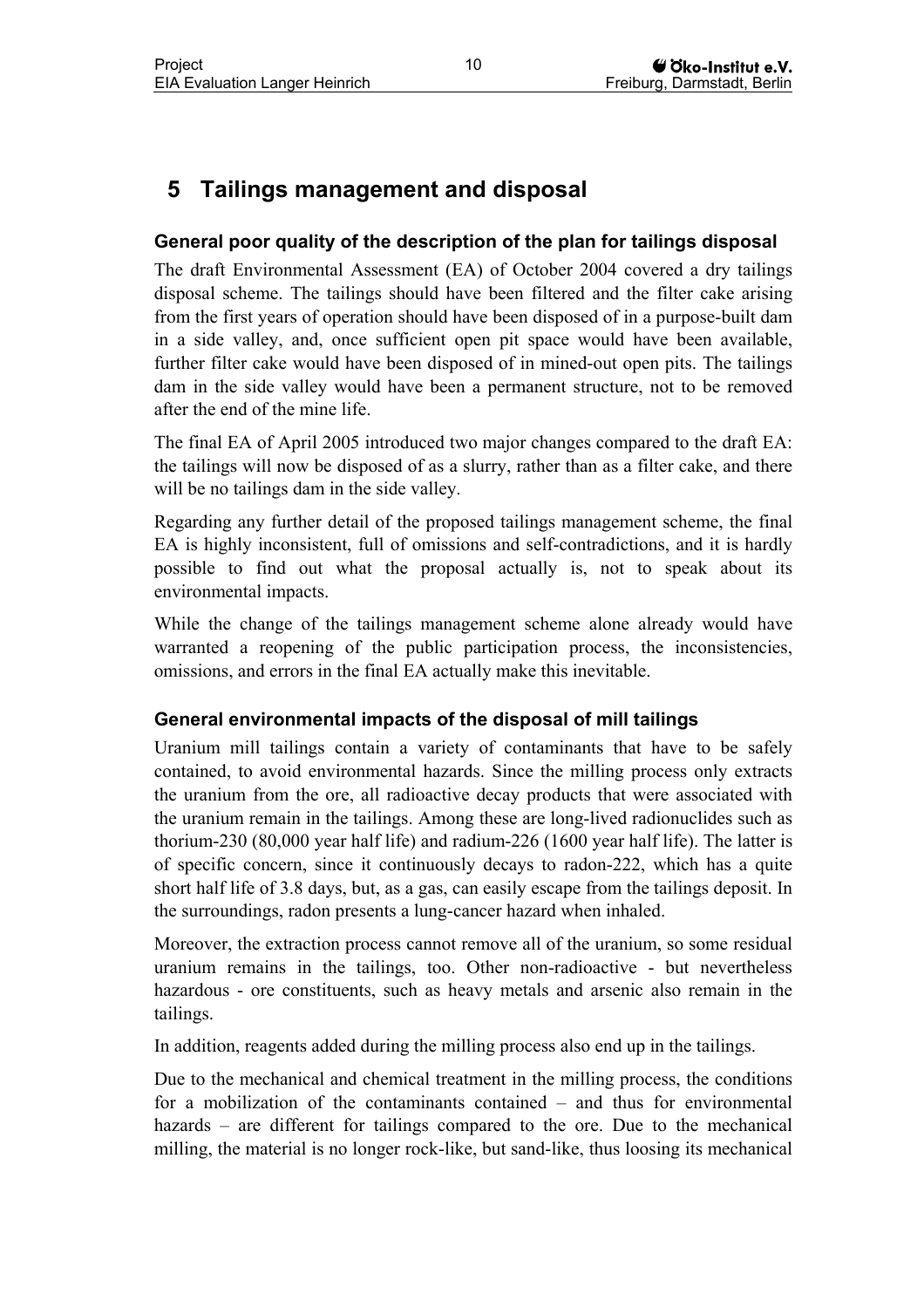integrity, and becoming susceptible for dispersion into the environment, for example by wind. The larger surface area of the finely ground material enhances release of the radon gas continuously formed inside the particles.

The chemical processing in the mill changes the mobilization potential for the contaminants contained in the tailings, once they come into contact with water. And, lots of water are present initially, since the tailings are to be pumped and disposed of in the form of a slurry. Other sources of water include groundwater and precipitation – the latter occuring in rare events only at this site, but which nevertheless have to be dealt with.

### **Geotechnical stability of the mill tailings**

Geotechnical stability is crucial for safe containment of the uranium mill tailings. It is of particular concern, if tailings are disposed above ground in impoundments, as is the case here for the tailings arising during the first years of operation, before sufficient mined-out open pit space is available for in-pit disposal.

In case of an embankment failure, tailings can liquefy and form a slurry wave travelling downstream, devastating large areas, and spreading the tailings in the environment. Typical causes of embankment failures are seismic loads, improper water management within the impoundment, heavy rainfall, floods, decant system problems, among others.

According to the EA, the tailings are to be sun-dryed in thin layers. This would enhance tailings stability, compared to simple wet disposal of the tailings slurry.

After tailings disposal ceases, the top of the tailings has to be sufficiently stable to support a cover (preferably of earthen material) and the heavy equipment required for its placement.

Particularly challenging is the task of assuring the stability of the tailings deposit in the long term. While liquefaction is becoming less of a concern with time, erosion becomes a major problem to be dealt with. Preferably, the stability of the deposit should be assured by design, so no active maintenance would be required. This implies siting at a location not subject to hazards from earthquakes, landslides, flooding, etc., adequate grading of the slopes, application of a multi-layer earthen cover, among others.

Nevertheless, regular monitoring of the site will be required in the long term, to be able to recognize any unforeseen problems and to timely initiate adequate remedial action. No such monitoring is currently foreseen in the plan.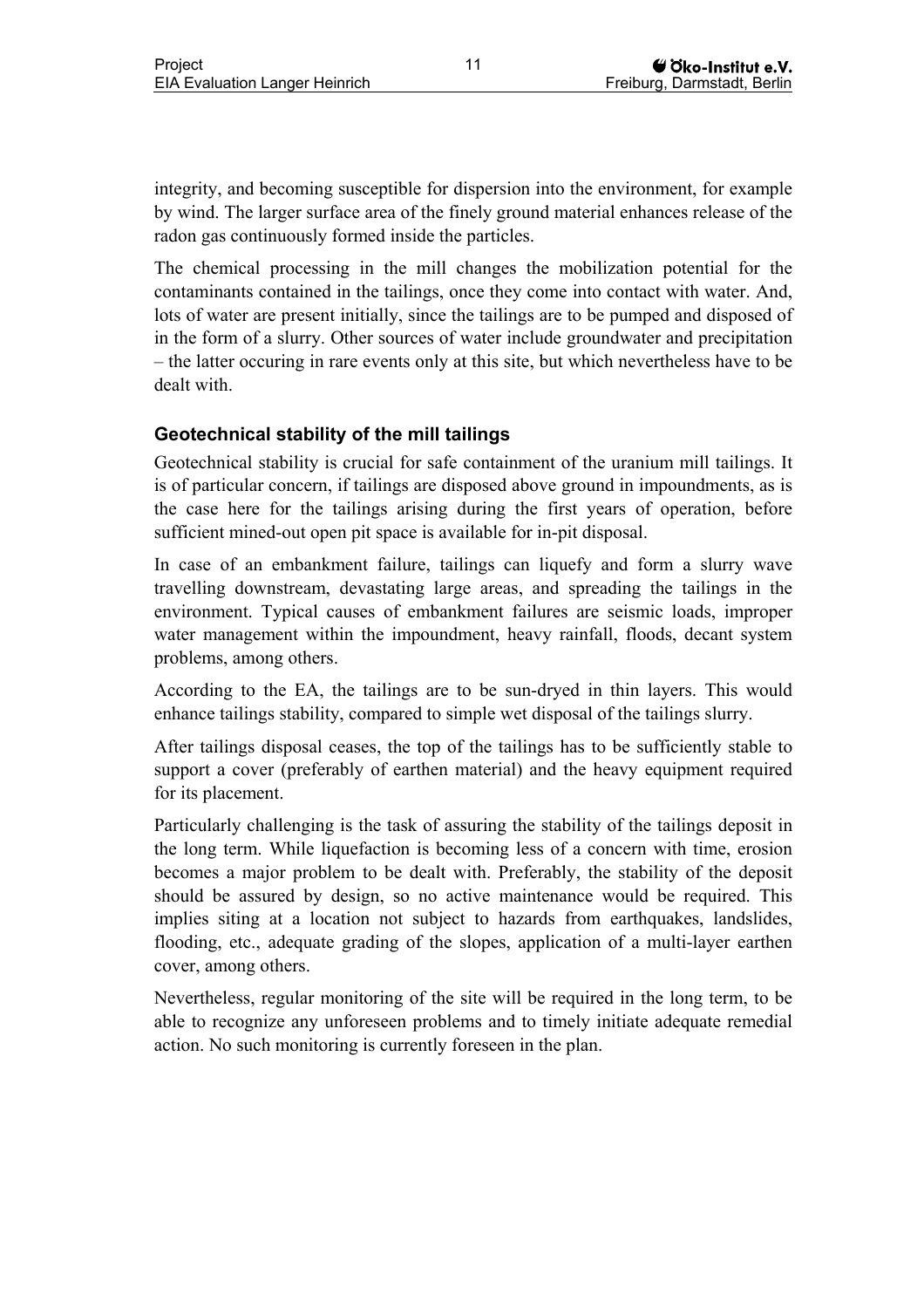### **Serious flaws**

#### **1) Contradictions in the descriptions**

The EA does nearly not at all discuss the geotechnical stability of the "Stage 1 Tailings Deposit" (which is obviously meant to receive the tailings arising during the first years of operation), neither during operation, nor in the long term. This omission is particularly serious, since this deposit appears to be meant as a permanent rather than temporary structure (contrary to what is said on p.5-3 and p.12-2), comprises artificially constructed embankment dams and is not located in a pit, but on the ground (contrary to what is said on p.D-14).

The view that this tailings deposit is meant as a permanent structure, is supported by the fact that it is located on a free area between the ore deposits labeled "Detail 1" and "Detail 2", and not (contrary to what is said on p.12-2) on top of an area still to be mined. There is, furthermore, no mention of any later tailings relocation into a disposal pit, not to speak of how this would be accomplished.

#### **2) Flood hazards not adequately addressed**

For the discussion of the flood hazard, only a 100-year recurrence interval flood is being taken into account: this is totally inadequate for the periods of time to be considered and means that the deposit will nearly certainly be affected by flood – with the potential for large releases of tailings material with major environmental impacts.

If, for example, a 10% risk of destruction of the tailings deposit by flood would be conceded in a 1000 year period, a 10000-year recurrence interval flood would have to be considered. Since no sufficient experience on such long recurrence intervals can exist, recurrence events are not reasonable for the design of tailings facilities; rather the probable maximum flood (PMF) should be considered.

#### **Other Problems**

#### **Unresolved questions concerning the tailings disposal process**

Checking the EA for its completeness in respect to environmental consequences of the tailings disposal show the following missing informations:

- The EA does not describe the tailings disposal process with the detail necessary to assess its viability. Without this information, it is not possible to assess the possible environmental impacts of the tailings disposal.
- The initial water contents of the tailings is unclear: do they contain 40% solids (p.13-5), or 40% moisture (p.4-21)? This makes a big difference in the short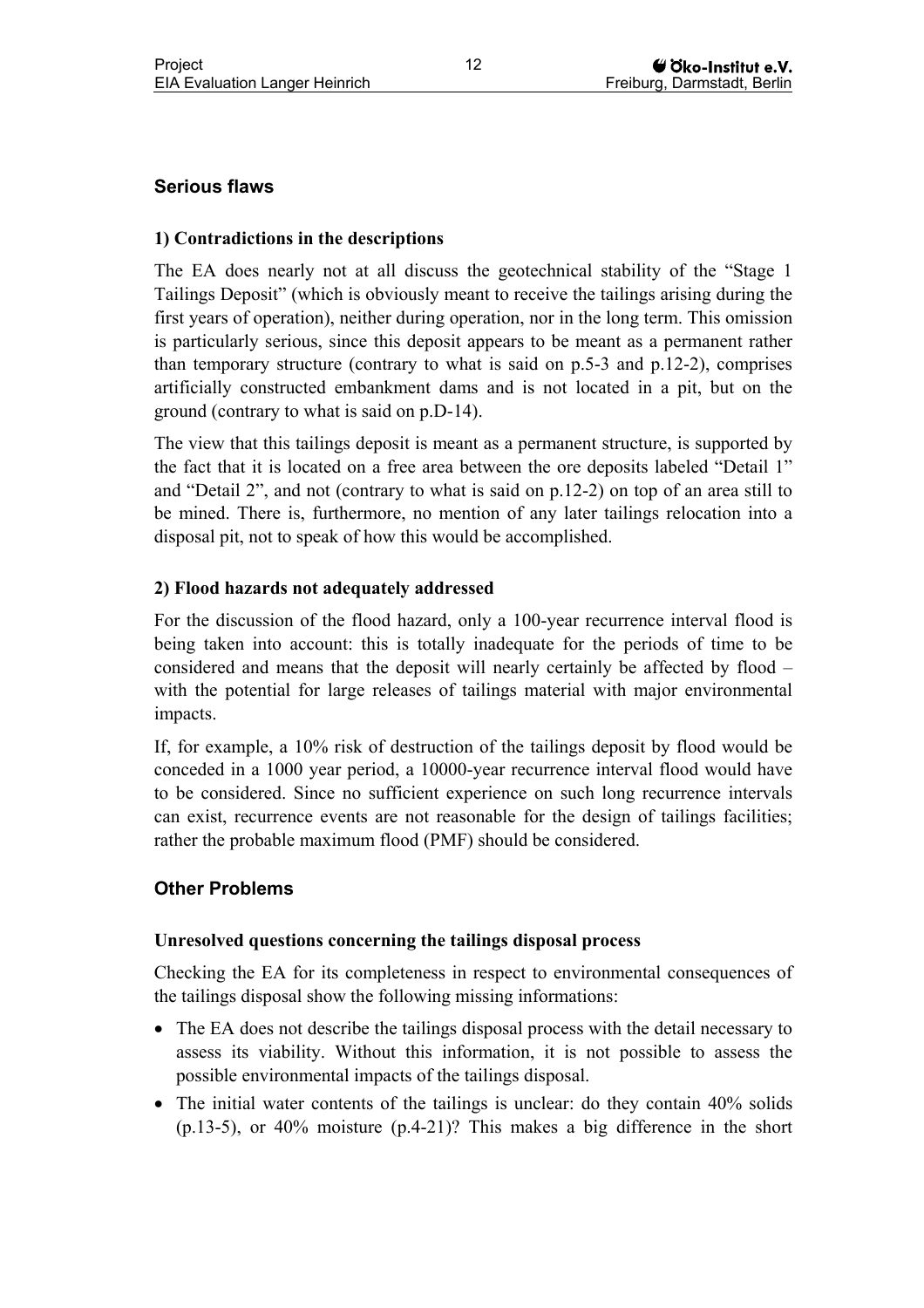(tailings dry process) and longer term (total amount of contaminated water, and its contaminant load, seeping into the groundwater).

- There is no mention, how the tailings slurry is to be disposed in thin layers of 100 mm on an area of  $0.25 \text{ km}^2$ . According to TRS-335 [IAEA 1992] p.76, this method (called "Semi-dry tailings management") involves disposition of a thickened tailings slurry onto a gradually sloping beach of tailings. Has this procedure ever been tested with a tailings arising such as the one to be expected at Langer Heinrich? What slope angle is required, how will it be prepared initially? Are the tailings sufficiently thickened to minimize separation of the sand fraction and the slimes fraction? No mention in the EA.
- How is solar drying of tailings to work in the lower parts of mined-out open pits, where groundwater is present  $(p.4-3)$ ?
- How is solar drying to work during fog days?
- How is dust suppression to be assured while the top layer is drying?
- What are the mechanical properties of the dryed tailings, and how is a new layer to be tested to assure that it is sufficiently dry?
- The whole tailings disposal process is unclear. There is no mention of any temporary storage for the tailings arising while one layer of tailings is drying, nor any scheme of alternating disposal on multiple tailings areas. The latter scheme would require large tailings areas to be open for long periods of time - as opposed to the goal of having them sequentially covered as soon as possible to minimize dust and radon releases.
- Fig. 4.5 and 4.6 show three stationary decant systems in the "Stage 1 Tailings" Deposit". Why is no floating decant system to be used, given that decant system problems are a common cause of tailings dam failures?
- The Ministry of Trade and Industry mentions that the Langer Heinrich processing plant could be used for processing of ore from other uranium deposits in the area (Klein Trekkopje and Klein Spitzkoppe) [MTI 2005]. Where would the tailings from any such processing be disposed? As the amount of additional material would be enormeous (365 million t!) and would cause additional environmental effects, the current environmental assessment would be obsolete in such a case.

#### **Unresolved questions concerning long-term stability of the tailings deposits**

The EA does not assess the aspect of long-term stability of the tailings deposits. Such an assessment is mandatory to assure that the tailings disposal method chosen is appropriate and minimizes the hazards for future generations.

One of the events that can uncover disposed tailings is rain- and stormwater. There is no mention, how the stormwater control dam (and any other features required for long-term safety of the tailings, such as safety berms and drainage trenches) will be maintained in the long term. Such structures can only function in the long term, if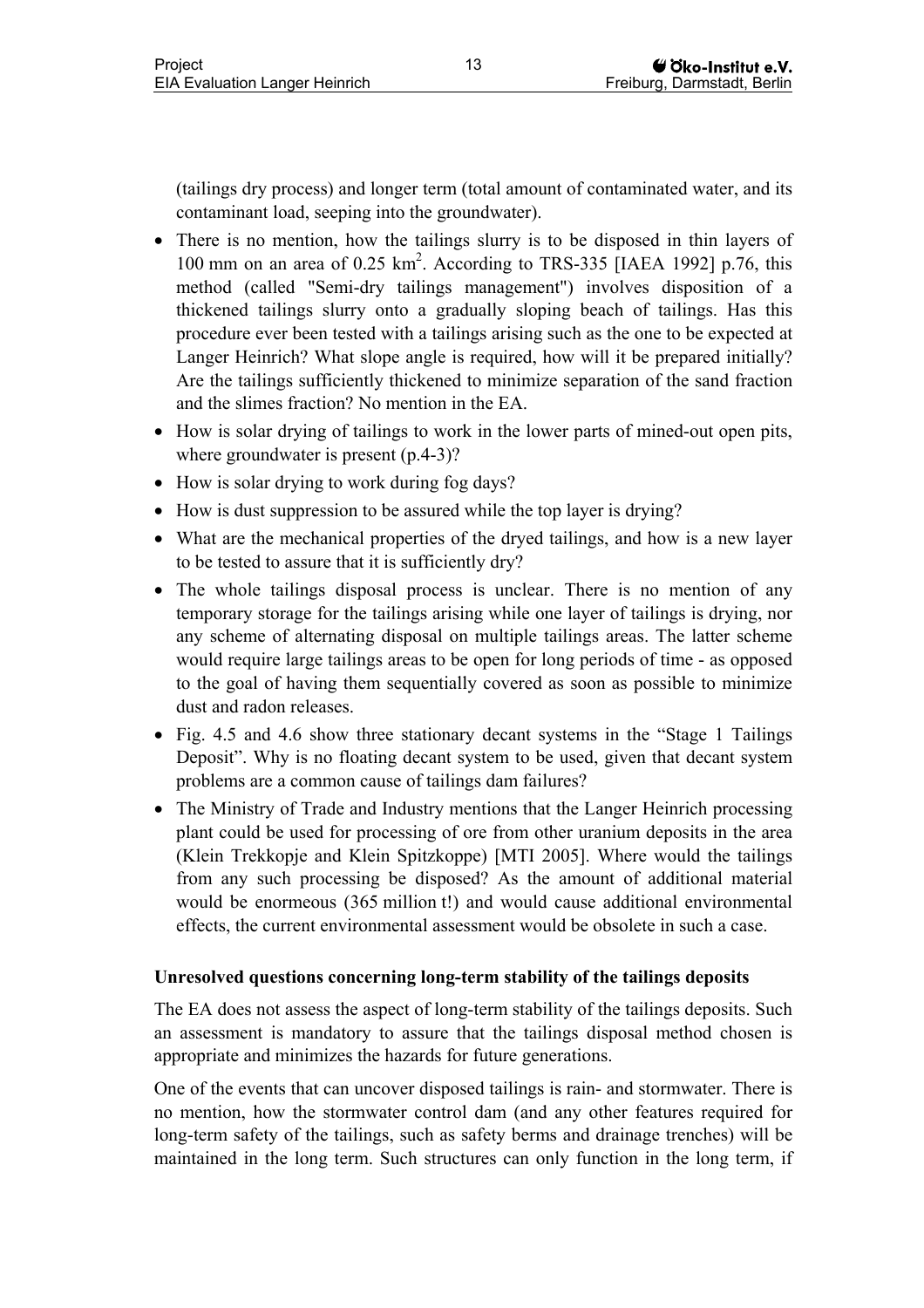they are regularly maintained. In the past, in many cases these long-term obligations fell into public responsibility, with no resources left from the active phase of the mines and mills, and placed a long-term burden left for society and future generations to resolve these hazards.

There is no mention, how any intrusion into the tailings (by any future residents, by burrowing animals, through plant roots) is to be prevented, though this might affect performance of the deposit enclosure in the long term. Intrusion prevention is stateof-the-art in tailings disposal coverage.

There is no mention of taking into account the impacts of any climatic changes which may arise, on tailings disposal enclosure performance.

TheEA gives nearly no information on the properties of the cover to be placed on the tailings. What is the cover material and thickness, and what is the layer structure of the cover, if any? How will it be placed? What are the cover properties in terms of infiltration, evaporation, radon reduction, protection against erosion, behaviour upon settlement of underlying tailings, etc.? Without this information, it is impossible to assess the long-term health hazards presented by the tailings deposits.

There is no mention of any land use and/or access restrictions envisaged for the affected area (in particular for the tailings disposal areas), after termination of the mining operation, and how any such restrictions are to be enforced – in the short term and in the long term. Land use has major impacts on the radiation doses received by any future users of the land.

#### **Waste rock disposal**

Waste rock arises from the following sources: overburden removed from open pits, low grade material removed during mining, and the 60% of ROM ore removed before leaching.

This material is not necessarily free of hazards, since it may contain certain amounts of radionuclides and other contaminants. Depending on the contaminant concentrations, such material can be released for restricted or unrestricted use, or must be disposed of in a controlled way. In the latter case, the hazards presented by radon and dust are similar to those found with the tailings, though usually at a lower level.

The EA gives no data on the concentrations of radionuclides and other contaminants found in the waste rock. This information is essential for an assessment of the environmental impacts of waste rock disposal.

The EA gives no information on the measures to be taken to minimize the hazard from the waste rock deposits, such as covers for dust mitigation, radiation protection, erosion protection, flood protection, etc.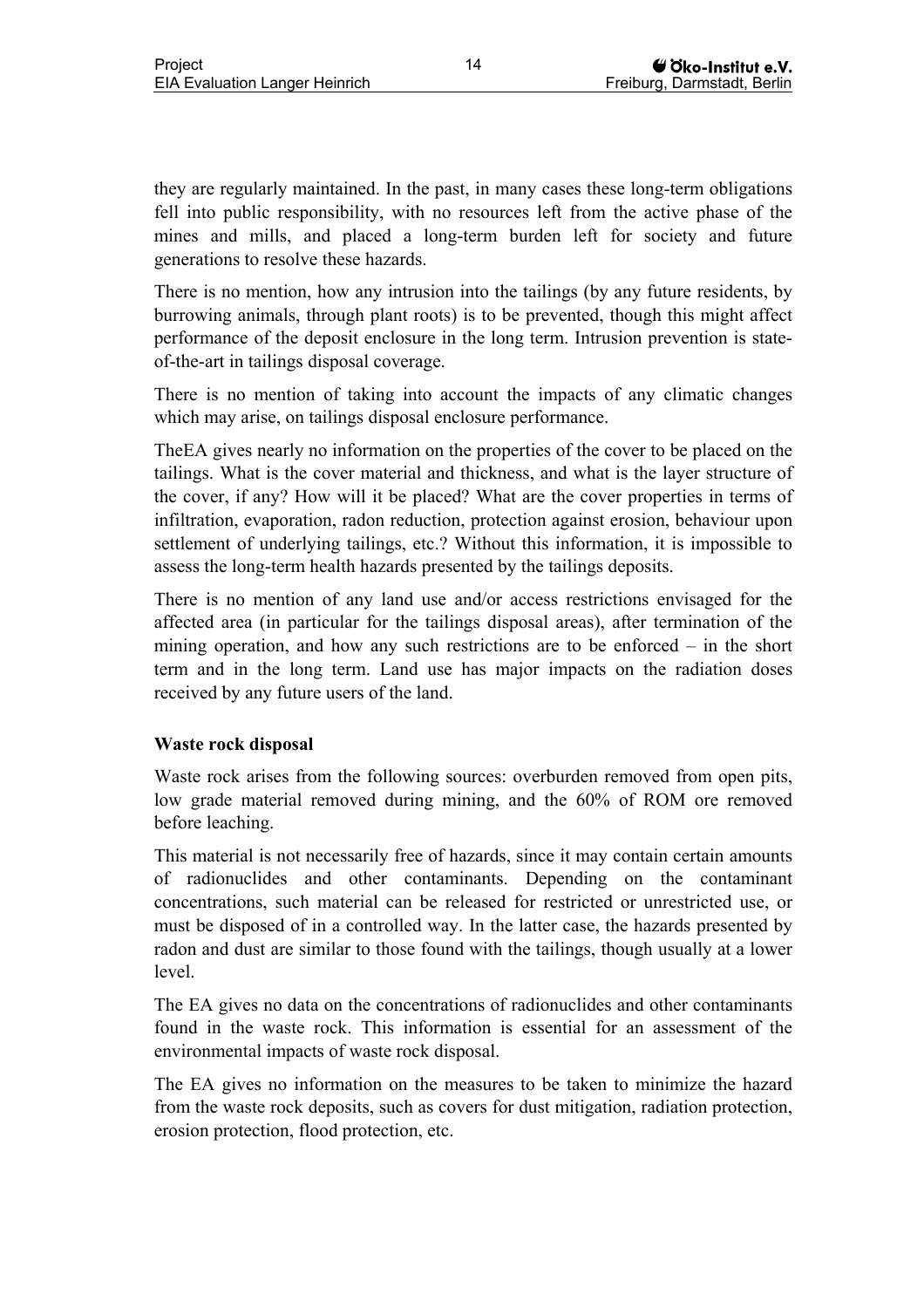It is unclear, whether the two designated dump areas shown in Fig. 4-3 are meant to be permanent or temporary dumps.

If the waste rock dumps will be covered, what cover material and what cover layout is to be used?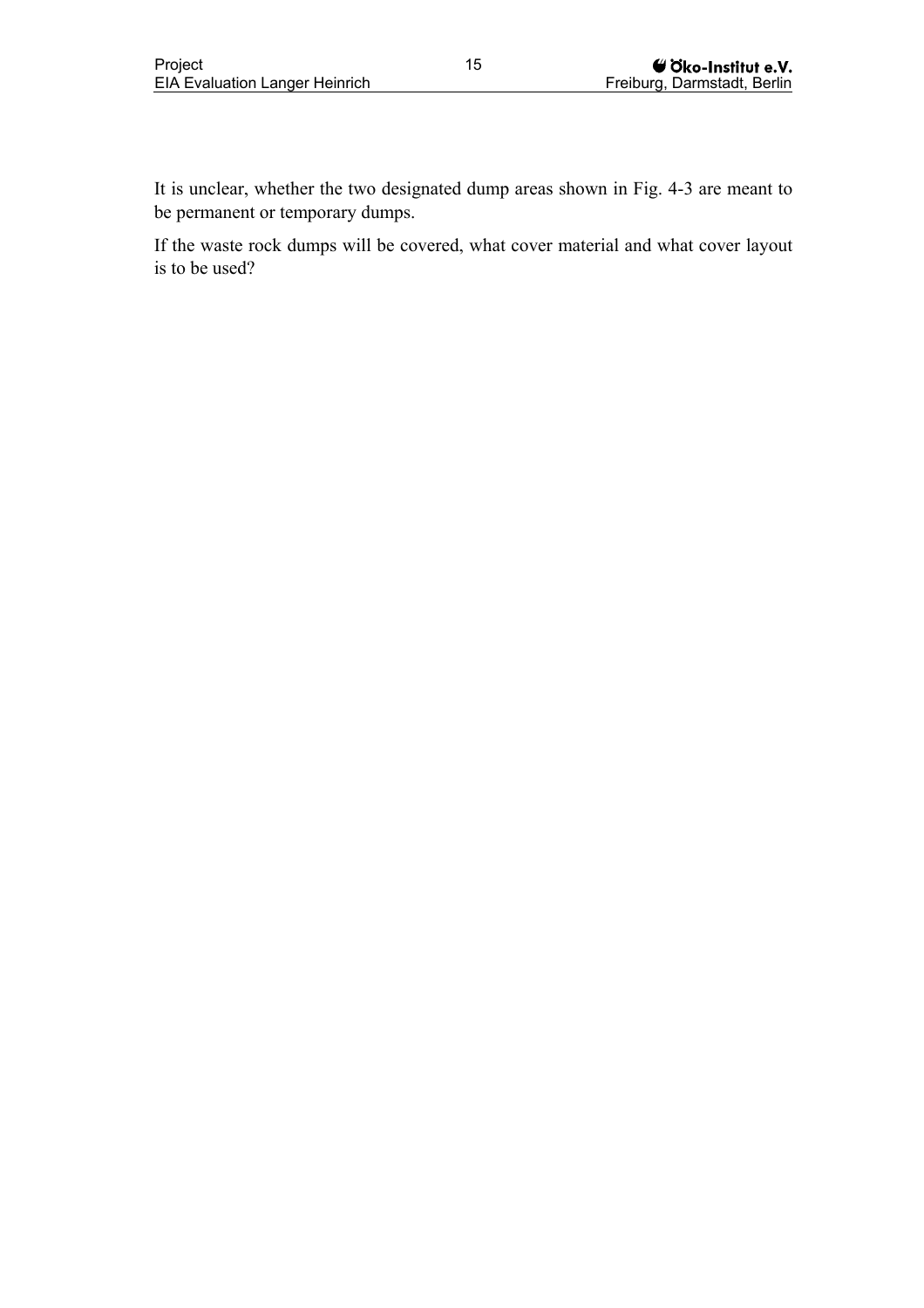## <span id="page-19-0"></span>**6 Groundwater protection**

### **Affected ground- and surface-water**

In a desert area without any perennial streams, groundwater is a scarce resource. Groundwater is of importance for two reasons: as a water resource, and as a transport medium for the dispersal of contaminants. Groundwater can be affected in several ways (by spillages, stormwater overflow, etc.). These effects can be limited by the respective mitigation measures (accident prevention, stormwater catchment, etc.). In the following we concentrate on the most serious and most long-term effects. These result from the disposal of mill tailings. The relevant effects are:

- by any seepage leaking from the tailings disposal, and
- by direct contact with tailings (in cases where tailings are disposed below or in short distance above the water table).

In both cases radioactive as well as non-radioactive contaminants can dissolve and are transported with the groundwater stream. Depending on the prevailing chemical conditions, certain contaminants can be mobilized, contaminate the groundwater in near vicinity to the site, and migrate with groundwater over larger areas, thus spreading the contamination. Depending on the groundwater's chemistry and on the contaminants and from the time, over which these processes continue, this spreading area can reach many square-kilometers. The groundwater contamination plume then enters surface water streams, where the contaminants are further transported.

#### **Requirements for an environmental assessment**

Groundwater contaminations, and later the affected surface waters, have to be protected. The level of protection must be defined, which is usually done by setting permissable limits for the contaminant's concentration in ground- and surface-water. Any environmental assessment for a facility affecting ground- and surface-water must show, that these limits are respected and, furthermore, the reasonable protection measures are used to minimize the contamination of the water, even if this influence remains well below the permitted limits. In some countries, where groundwater is a scarce resource, an even more rigorous groundwater protection approach is in place: a regular release of contaminants into the groundwater is generally illegal, a permit allowing its contamination cannot be issued at all.

In an environmental assessment at least the following aspects have to be checked and proofed:

- The concentration of contaminants in groundwater over time must not exceed the limits.
- The internationally and nationally accepted dose limits for persons of the general public by the use of ground- and surface-water must not be exceeded.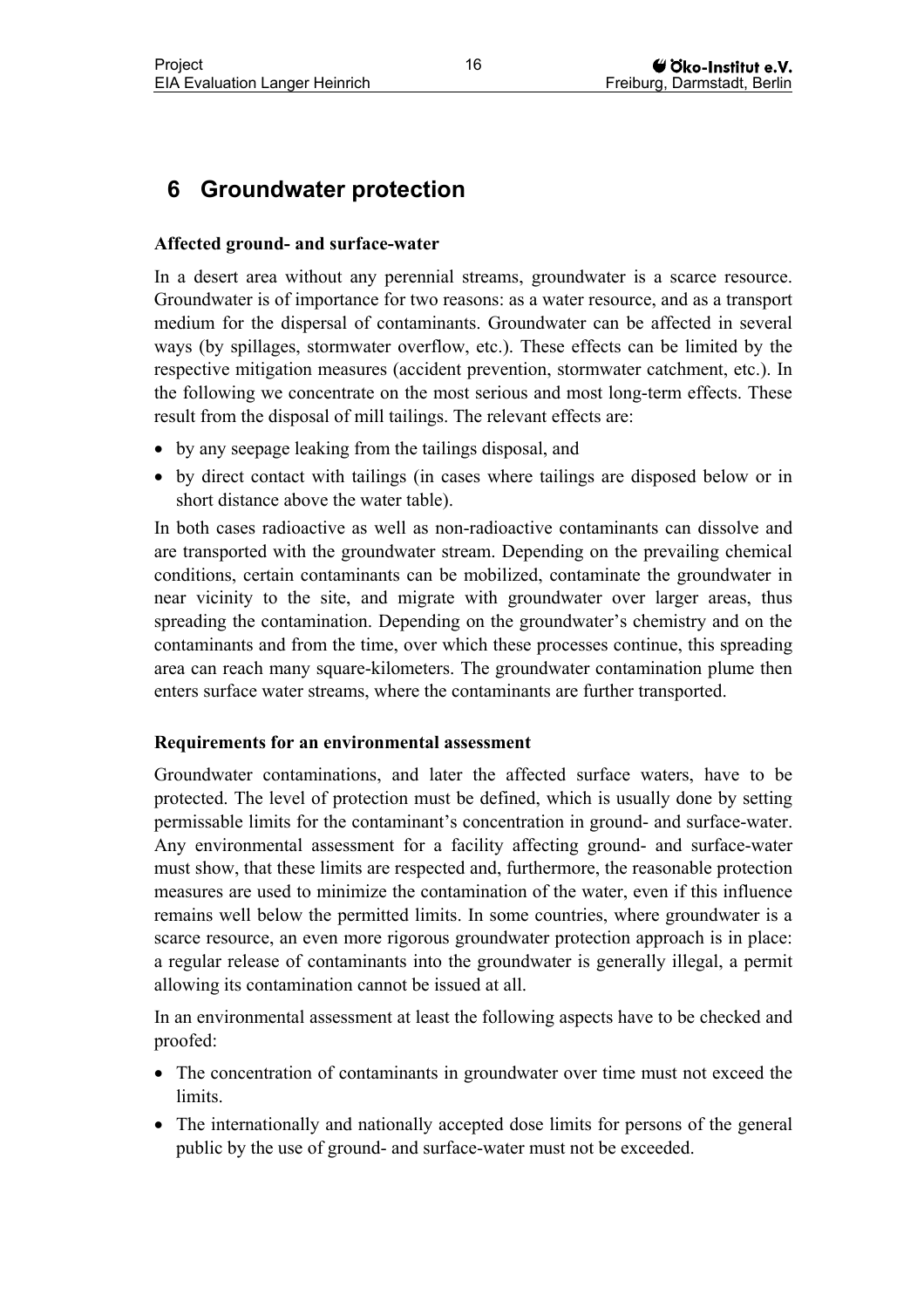• The contamination of the groundwater and the doses to the public must be kept as low as reasonably achievable.

Usually this takes two stages: in a first approch the maximum extend of the influence and extend is estimated on a conservative basis and it is determined, if there is a significant influence on the environment, that requires a more detailed analysis. If this is the case, the detailed analysis is made in stage 2, e.g. by determination of the relevant parameters and computer modelling the environmental impact. Measures to reduce this influence have then to be discussed, e.g.

- the use of underlying clay or other liners to reduce contaminant flow out of tailings,
- the use of cover materials and layers to reduce seepage through the tailings,
- the use of hydraulic walls to redirect and reduce groundwater flow,
- the use of reactive walls to catch contaminants and demobilize them,
- "pump and treat" measures,
- etc.

As the use and extend of these protection measures must be in balance with the environmental impact to be avoided, a quantification of the effects on one side and of the costs for these measures on the other side is necessary.

#### **Ground- and surface-water protection in the environmental assessment**

The Environmental Assessment, in its short chapter "8.3 Hydrology" does only implicitly define ground- and surface-waters as a constituent of the environment, that require protection, and does not define its protection level, neither qualitatively nor quantitatively. The sentence "Groundwater pollution is not an issue" (p.8-6) doesn't define first, what is understood as "pollution" (what sorts of contaminants are meant and what concentrations of these are meant when using the word "issue"). An evaluation without a clearly defined target level is, in this case, simply not possible.

Another basic requirement for an EA remains also undefined: what is the areal extent of the environment one's looking at. In that case: is it the groundwater that collects within the filled pits, is it the groundwater underneath the pits, is it the groundwater underneath the mine's premises, is it the groundwater on the first, second or third water floor (if applicable), etc.

In the EA, ground- and surface water influences from the tailings disposal in the disposal areas and in open pits isn't really analysed. It is only stated, that due to the alkaline leaching process groundwater pollution is not an issue. No data is given that supports such a general conclusion.

The main factors, that determine the influence and its quantitative extent and so allows to determine, if this influence is of environmental significance, like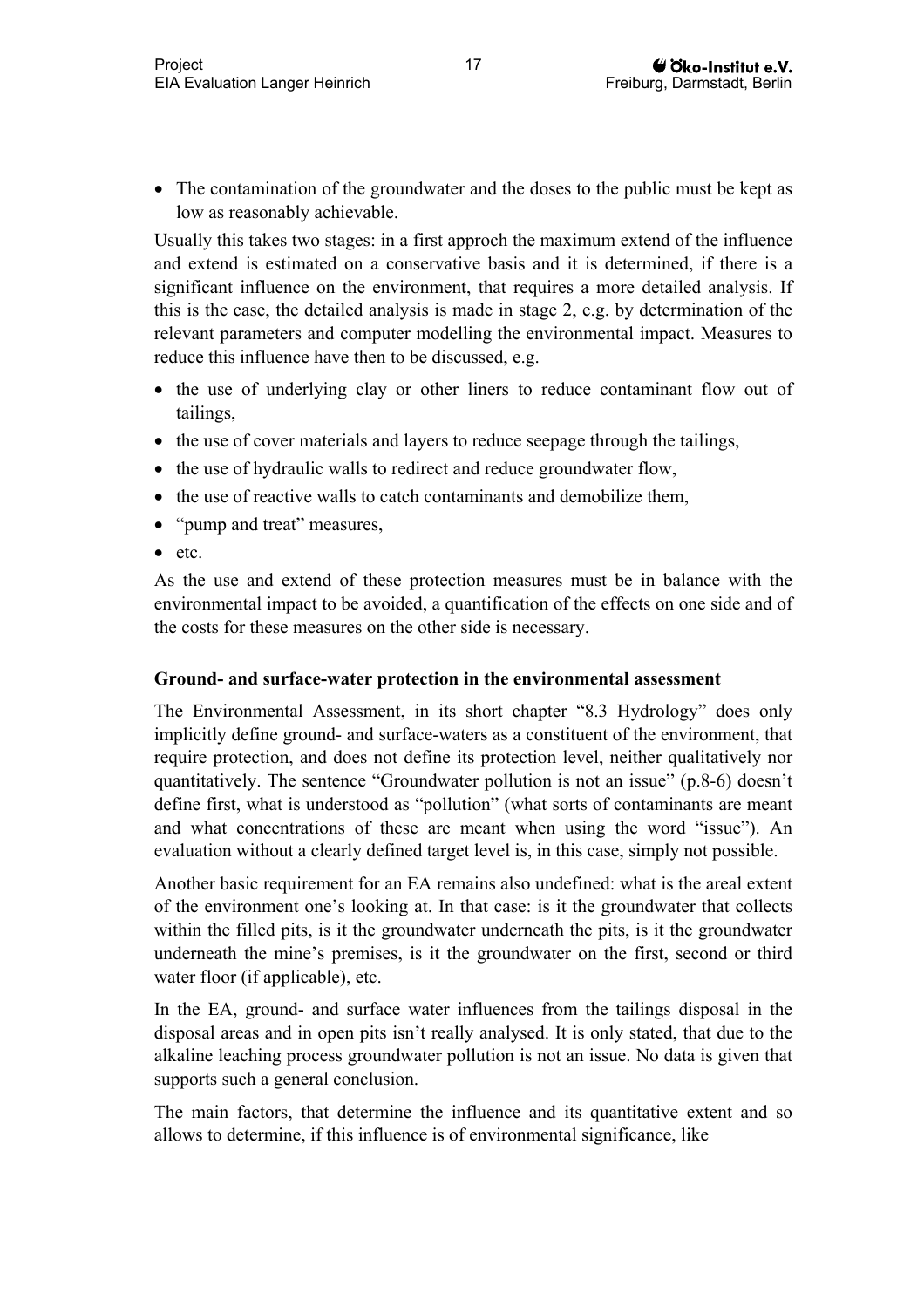- the radioactive and non-radioactive contaminant content of the tailings,
- the leaching characteristics and the mobility of these contaminants in the operational and post-operational phase of the disposal-areas and –pits,
- the rest-content of leaching chemicals in the tailings and their leaching characteristics over time,
- the extent of rain- and seepage-water in the operational and post-operational phase,
- the amount, direction and chemical characteristics of groundwater at the site and downstream,
- the surface water stream, that the groundwater flows to, and its characteristics, and
- the current and expected future use of ground- and surface-water downstream,

#### are not given.

The following arguments show that the environmental consequences of the tailings disposal for the groundwater must be evaluated with much more care:

- The remaining leaching chemicals in the tailings will in any case be leached and will reach the groundwater in a relatively short time. The resulting alkaline groundwater plume, its chemical content, the duration and consequences of the abnormally high pH in the groundwater, and its leaching characteristics, e.g. for Uranium, on the flowpath of the plume requires thorough evaluation.
- Alkaline conditions in the tailings do not generally mean, that contaminants are immobile. The opposite is true for Uranium and several other contaminants (e.g. Arsenic). Without a thorough analysis of representative ore samples from Lager Heinrich, this general conclusion is unreliable.
- Tailings, which are disposed in the lower parts of the open pits, are in direct contact with the groundwater. The alkaline chemicals are mobile and will be leached and removed relatively fast. The pH then drops and approximates the pH of the inflowing groundwater. Its pH is then the influencing factor for the leaching of the contaminants from the fine-grained tails material. Depending on the ore and its milling process, this might be totally different from the leaching under alkaline conditions.
- Uranium, which was not leached off completely in the milling process, and which at least in part will get mobile later on, will in any case reach the groundwater. The further spreading of the Uranium and the extent of its plume over time cannot just be ignored, as it is done in the environmental assessment. Its chemical toxicity and the radioactive doses imposed, when the Uranium leaves the premises of Langer Heinrich Uranium Mine with the groundwater flow and could be used by persons of the general public, has to be assessed.

Interestingly, these problems are recognized in the EA when discussing in-situ leaching (ISL) as an Alternative Mining Method: "... the nature of the ore plus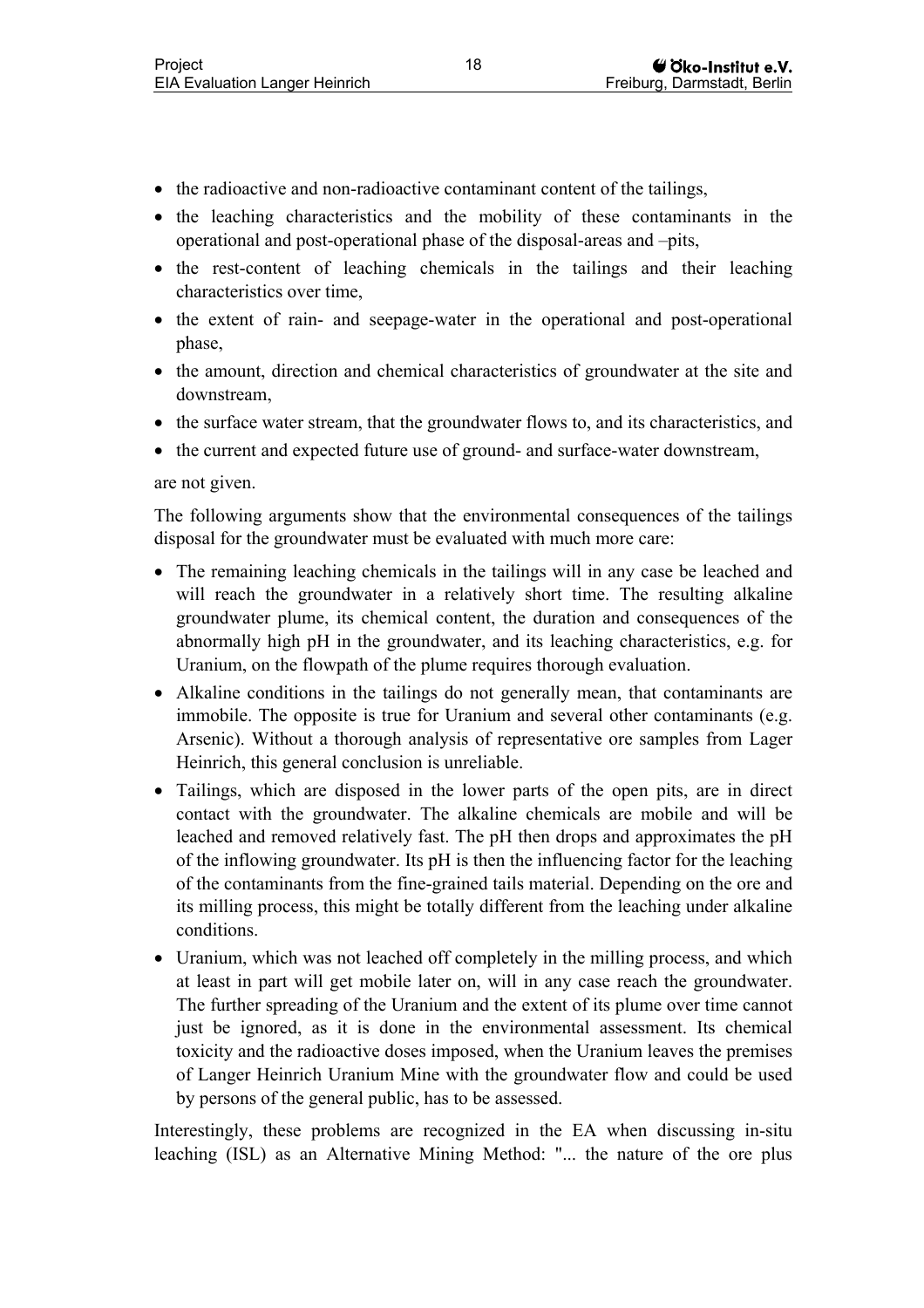surrounding and underlying geo-physical properties are not conducive to the control of reagent and uranium bearing solutions." (p.5-3), while any such problems with inpit tailings disposal are categorically denied (p.4-18, p.8-6).

#### **Estimate of the extent of groundwater contamination**

Given an average run-of-mine (ROM) ore grade of  $0.0815\%$  U<sub>3</sub>O<sub>8</sub> (=0.0691% U), and taking into account that 60% of the ROM feed is removed prior to leaching, the uranium concentration in the ore used for leaching must be 0.173% U (assuming no uranium is contained in the removed fraction).

The uranium extraction rate of the leaching process is mentioned as 90% (p.9-10). Assuming that this extraction rate is meant based on the ore used for leaching, this results in a residual concentration of 0.0173% U in the tailings. This is still 25% of the uranium concentration originally present in the ROM-ore and not negligible.

The pre-mining uranium concentrations in groundwater at Langer Heinrich  $(\leq 20$  -428  $\mu$ g U<sub>3</sub>O<sub>8</sub>/L, Table 6-4) exceed WHO's current provisional guideline value for uranium [WHO2004] in drinking water of 15  $\mu$ g U/L (=17.7  $\mu$ g U<sub>3</sub>O<sub>8</sub>/L) for all sample points with values above the lower limit of detection. With a lower limit of detection of apparently 20  $\mu$ g U<sub>3</sub>O<sub>8</sub>/L, it thus was not even possible to identify any samples meeting the WHO guideline value. And, this guideline being based on chemical toxicity of uranium, the discussion of radiation doses posed from uranium in groundwater (p.6-69 and Table 6-16) is quite irrelevant.

#### **Groundwater sampling**

Additionally, there is no groundwater sample point at the location of the "Stage 1 Tailings Deposit". An assessment of the possible impact of tailings seepage is not possible here, therefore.

Moreover, for the sample points given, the sampling depth is not shown. It is therefore unclear, whether the samples were taken within or below the deposits. Any groundwater impact of the planned tailings disposal in the pits to be mined at these locations cannot be assessed, therefore, either.

#### **Evaluation concerning ground- and surface-water protection**

The environmental assessment of the consequences of the tailings disposal, e.g. in open pits for ground- and surface-water,

- is incomplete, because it does neither define protection levels nor the areal extent nor the indicators, that allow an environmental impact on groundwater to be assessed as insignifant or significant, low or high, legal or illegal,
- is not comprehensable, because no data or arguments are given to support the general assessment,

19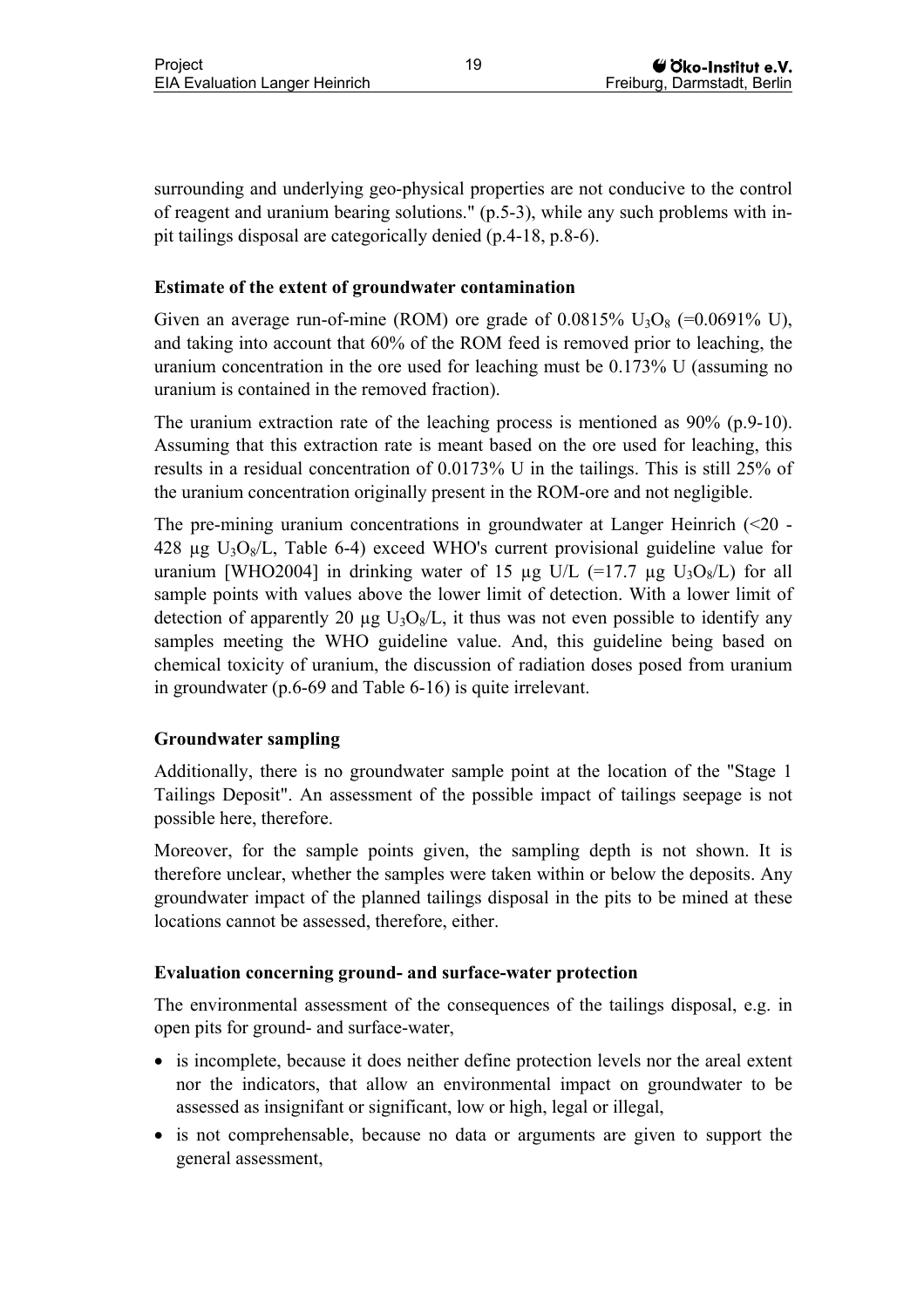- is unclear, because it is not clearly stated, on which contaminants and on which expected levels of contaminants in which area of the water body the assessmernt has been based on,
- does not compare the impacts with rules and regulations,
- does not discuss and propose methods of reduction of impacts.

If the project is put into practice on the basis of this environmental assessment, the possible consequences will be:

- It is unclear, if internationally accepted protection levels (e.g. dose constraints for persons of the general public, WHO guidelines for the maximum permissible Uranium concentration in drinking water) will be exceeded and in which areas of groundwater downstream the facility this will be the case.
- The groundwater in a large area downstream the Langer Heinrich Uranium Mine will, after some years of practice, show a large plume of alkali, moving approximately with the groundwater flow-speed towards the next discharge into surface-waters. Due to missing data in the environmental assessment cannot be predicted, if, in which area and over which time downstream the groundwater will be unusable for drinking water or other purposes (e.g. for irrigation).
- The groundwater near pits, that were filled with tailings, will show elevated Uranium concentrations, moving in a plume. It is unclear which concentrations of Uranium will move fast and in which distance from the premises of the mine the Uranium plume will reduce its mobility.
- It cannot be excluded, that other contaminants will show similar mobility and concentrations with significant levels downstream the disposal pits.
- The groundwater sampling, as planned, is inadequate and does not allow for a realistic monitoring of the impacts.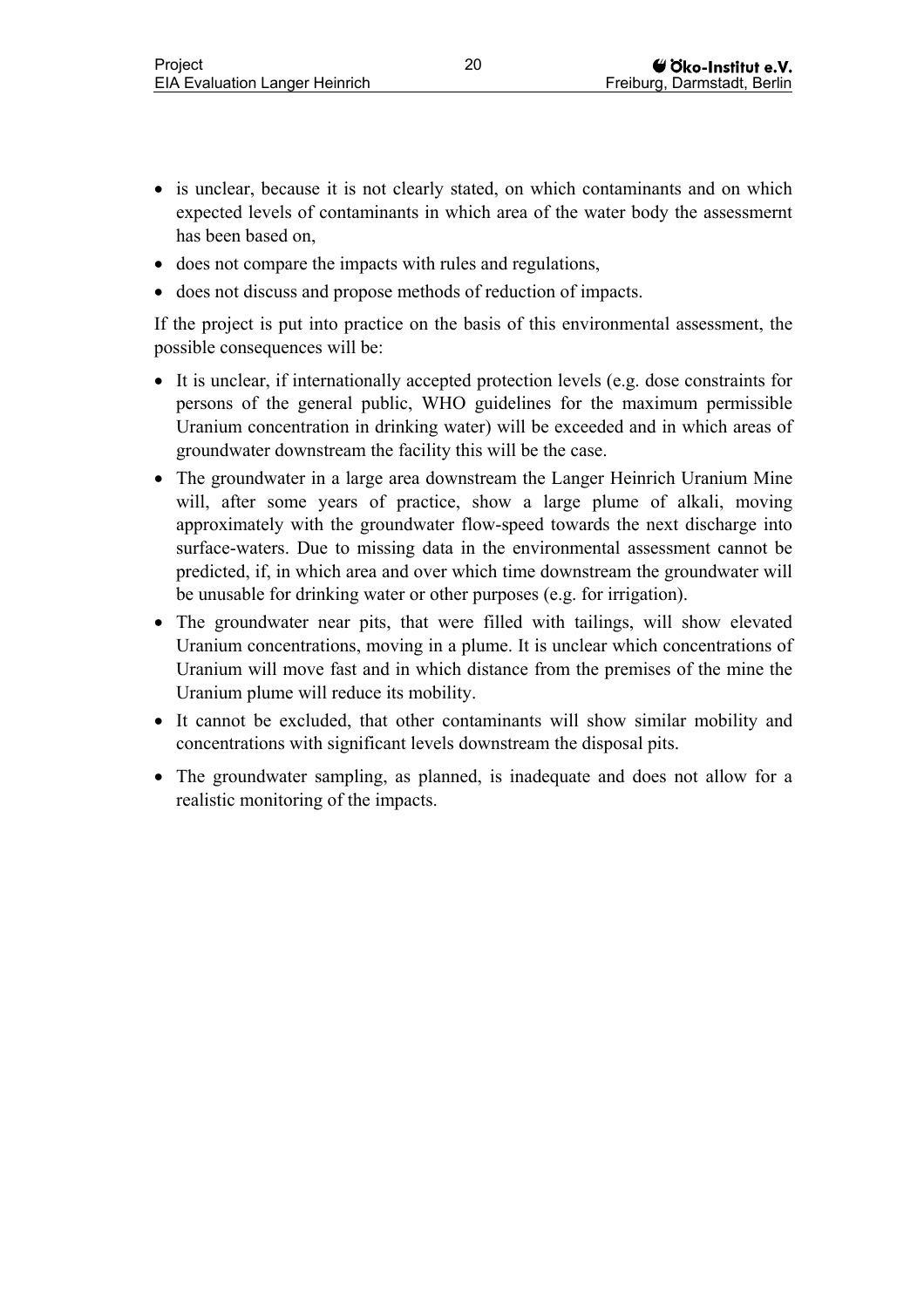## <span id="page-24-0"></span>**7 Summary of the findings**

#### **Summary of the radiation exposure calculations for the public**

Due to an inappropriate selection of input data (Radium in ore and tailings) and to a too small breathing rate, the dose calculations in the EA understimates the doses for the public. Together with a higher contribution of Radon to the total dose, a person at Bloedkoppie, a publicly accessable place and a tourist attraction in 1.5 to 2.5 km distance to the mine, can exceed internationally accepted dose limits. The EA does not clearly define the areal extend, where the doses are below the dose limits and where doses exceed the limits. The areal extend, where the dose limits are exceeded, clearly reach beyond the facility's operational area, probably reaching a distance of some kilometers. The missing definition of a clear boundary is a general shortcoming of the EA and should be corrected.

Additional contradictions and problems in the EA's calculation of doses from Radon are discussed and can give rise to an additional underestimation of doses.

#### **Radiation exposure for workers**

No estimate has been made on the collective dose for the proposed operations, allowing a realistic view of the effects on the workforce.

#### **Water use and reduction potential**

The Langer Heinrich Uranium mine is planned with a water consumption of roughly 1.3 Mio.  $m<sup>3</sup>$  per year and will be one of the largest single consumer of water in Namibia. In the EA, the water requirements of the plant are not discussed in enough detail. Measures that allow for a significant reduction of water use and optimise its use are either not discussed or are only discussed on a level of detail that does not allow an evaluation, if reduction potentials were sufficiently followed.

#### **Evaluation of the environmental assessment of tailings disposal**

Our review of the environmental assessment concerning the disposal of tailings resulting from the mine and mill operation has shown a large number of serious short-comings, flaws and unresolved problems. The following are only the main weaknesses with the most serious consequences:

- The tailings disposal plan is unclear, several contradictions in the text of the assessment do not allow to just describe clearly what is actually planned. On such a basis, an assessment of the plan and of the impact on the environment is not possible.
- The plan and the description miss major basic design characteristics, that will result in an inadequate protection of the environment, especially in the future.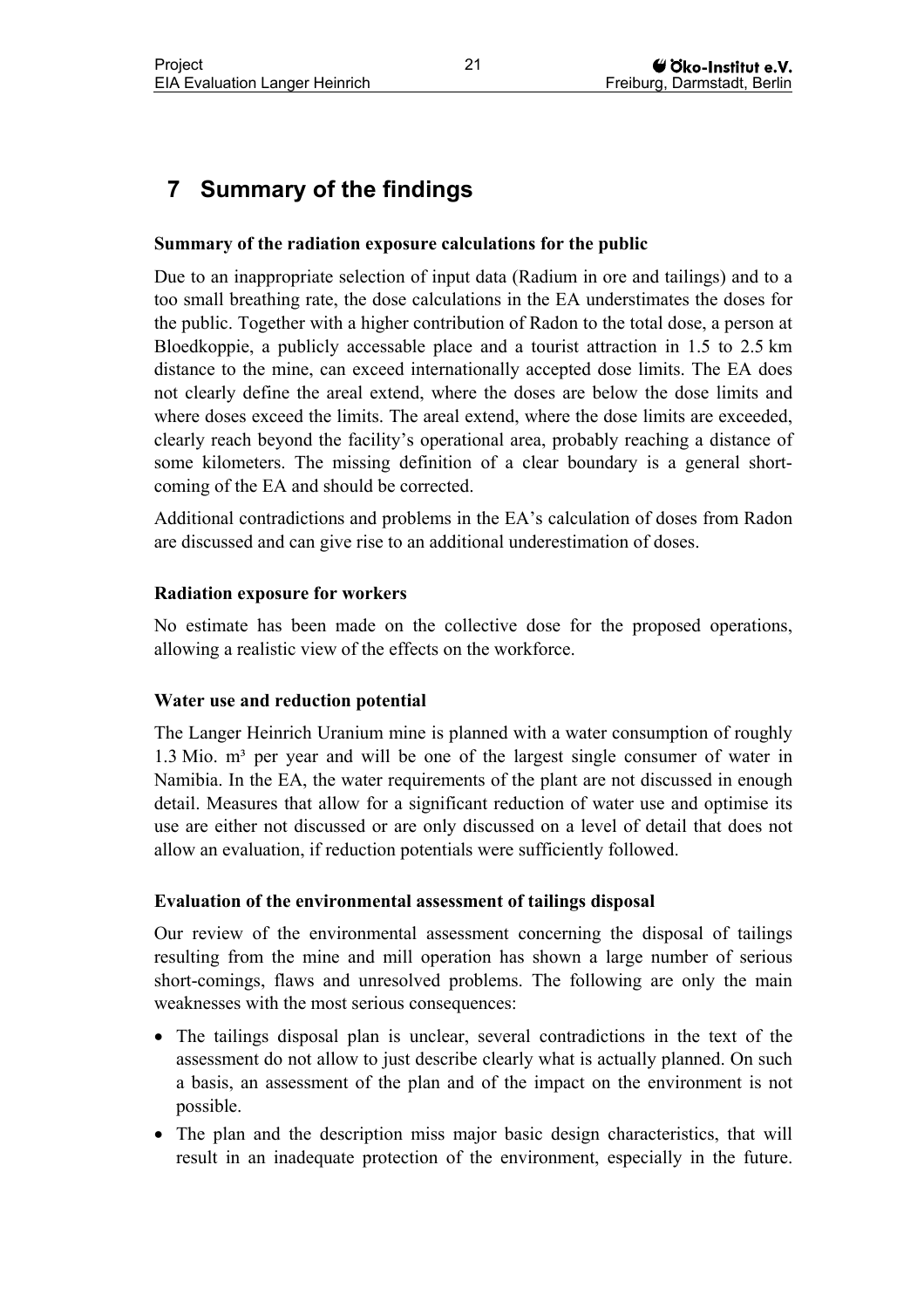Especially missing is any reliable description of the cover of the tailings to protect future generations from the remaining hazards of the tailings, their long-term care, their layout against probable conditions (erosion, natural impacts such as burrowing or floods, etc.).

• Basic data used in the environmental assessment, like the concentration of radioactive daughter products or the amount of tailings, is unclear.

On such a basis an environmental impact assessment does not yield enough quality information to really evaluate the impacts from the tailings disposal.

#### **Serious flaws in the assessment of impacts on groundwater**

The EA contains no discussion of the impact of the disposal of the highly alkaline (pH 10) tailings on groundwater. Any such discussion is blocked with the statement that the alkaline leaching scheme would avoid any such problems. There is no mention that some contaminants, in particular residual uranium, can be mobile also under alkaline conditions.

Those parts of the (highly alkaline) tailings that are to be disposed of in the deeper parts of mined-out pits, will be in direct contact with (near-neutral) groundwater. There is no discussion of the effects this will have on groundwater quality and on contaminant migration.

There is no information given on the flow conditions in the groundwater, neither for the present situation, nor for the conditions expected for the time after termination of the mining operation. This information is essential for an assessment of contaminant transport.

The impact of the proposed in-pit-disposal of tailings on groundwater has not been adequately addressed in the environmental assessment.